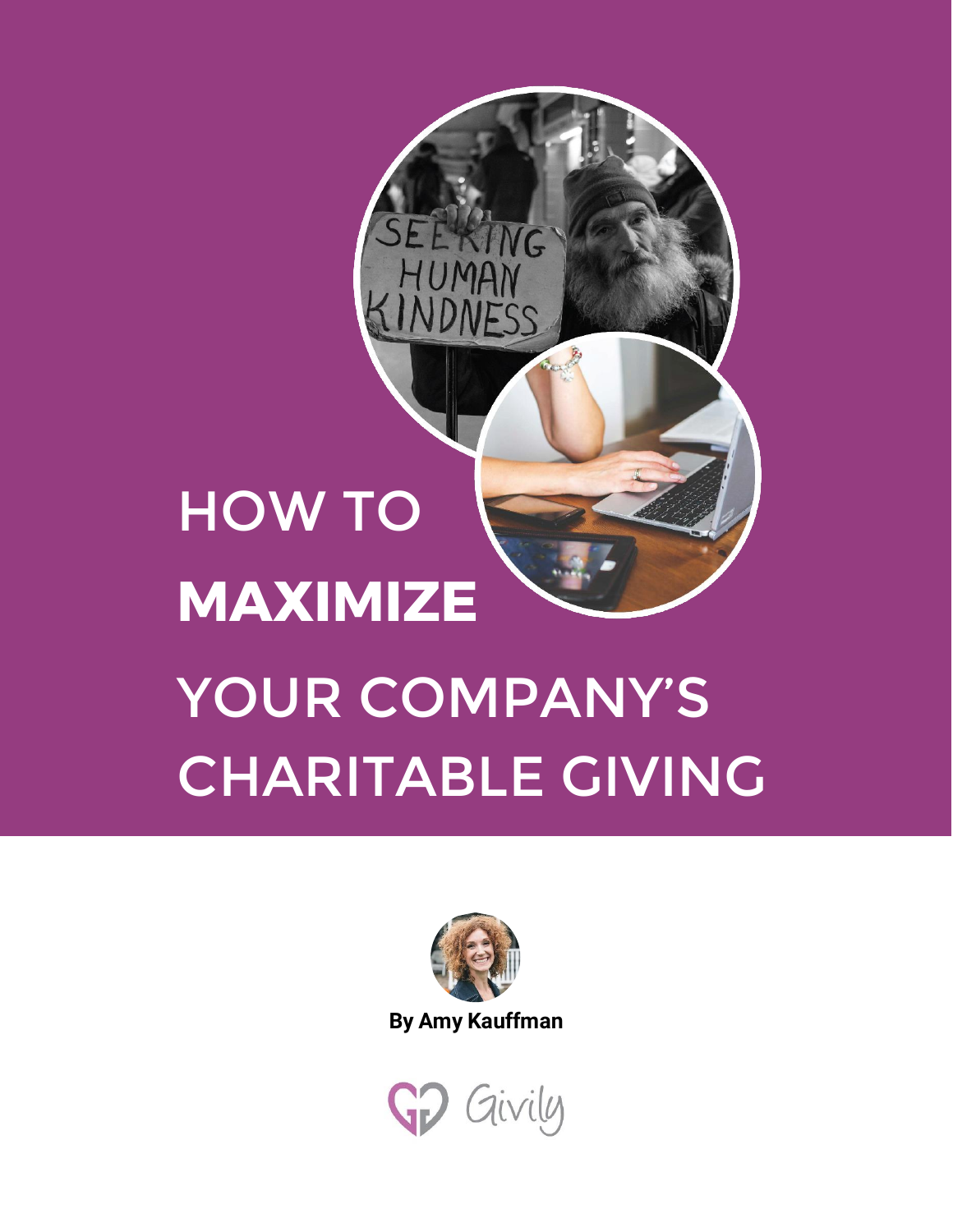## WHY THIS BOOK

I've spent the better part of six years learning and listening to what is going on in the space between corporations and nonprofits. It's what I do for a living. Sure, I'm a CEO of a tech company and we provide a software solution, but my day to day job is to listen. To you. Or to people like you.

On a weekly basis, I have the privilege of listening in on conversations with people who are managing incoming requests for donations or sponsorships. I dare say, I probably have the single-greatest treasure trove of knowledge about what's going on in America in this space between corporations and nonprofits.

It's a gift, really. To know and see what's going on all over the country. To see the generosity of company after company giving to local community causes. It's amazing. Maybe someday I'll figure out how to package these stories, but for now I'll leave you wanting more.

At the beginning of this year it occurred to me that I had all this knowledge of this "space", but other than offering a solution to the problems (which is great, don't get me wrong), I wasn't doing anything with the actual knowledge I had gleaned over the years, except for making our product better.

I started asking myself an important question. "What could I do with it?" I wanted to share the information I now knew, but I wasn't sure how to do so. I understood that this "space" and the people a part of this "space" were connected, so I decided to host a few in-person events and see what the response would be.

Portland first. Then Chicago. We're off and running to New Hampshire and Vermont in a couple of months.

The feedback from the first two events was incredible which is why I decided I needed a faster way to share this information. I can't, and I won't, be everywhere to run 3-hour workshops, but I can, and I have, turned these events into an easy-to-read format that allows you to access it yourself no matter where you are or what intervals of time you have available.

The benefit of an in-person event is the commitment. When you RSVP that you'll be there, you block off time to be present there. However, reading is more challenging. We don't block off time to read usually, and thus, we read small snippets and are easily distracted.

It will take you about 2.5 hours to read this book from start to finish including the brainstorming exercises. I recommend blocking off the time on your calendar right now to consume this in a way that suits your schedule. In my experience, if you aren't intentional about reading, the likelihood that you actually will do so is pretty slim. So pretend we're having a one-on-one workshop together. Because we are. Sit down with me and let me share with you what is going on in the space between corporations and nonprofits.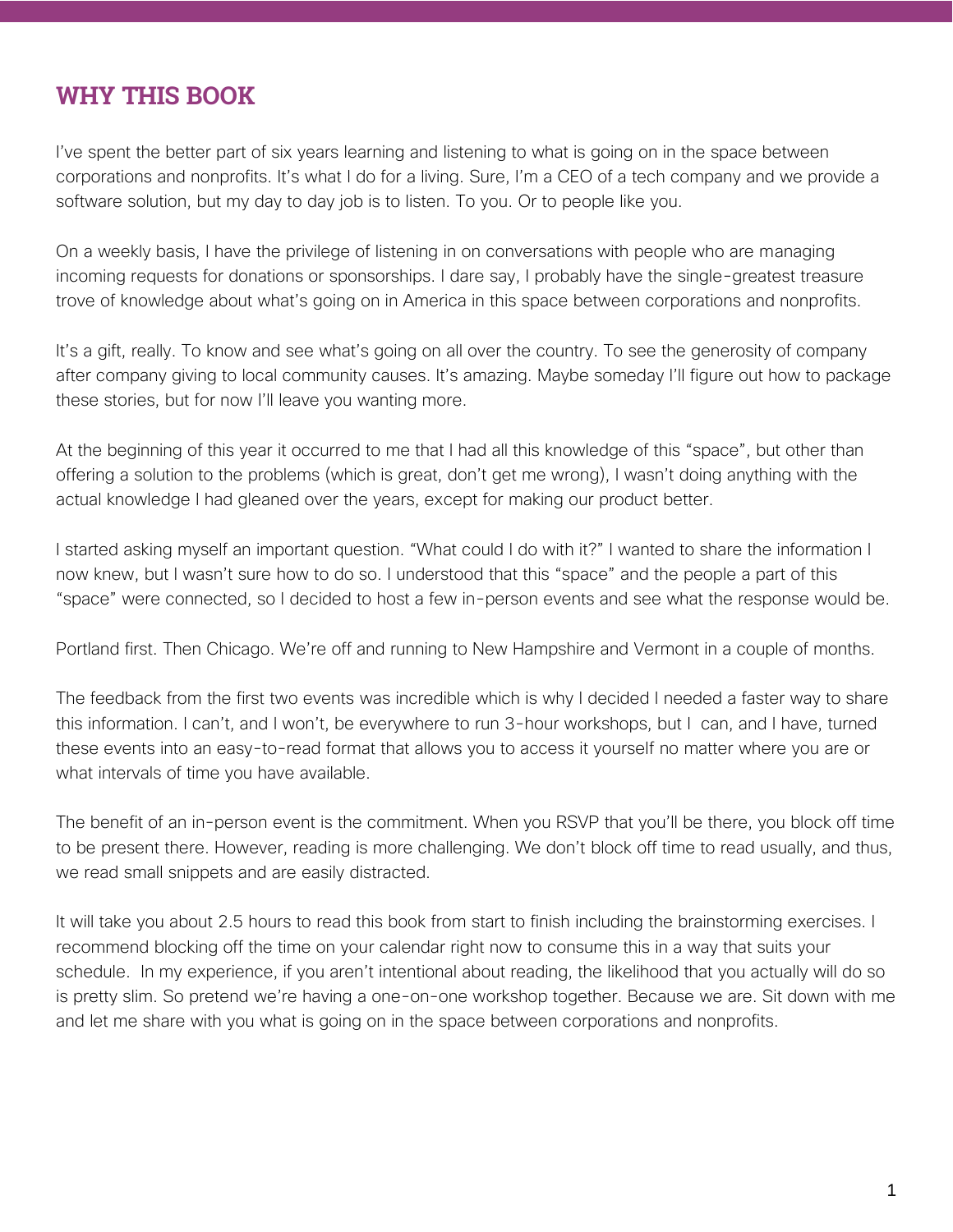## MY EXPERIENCE

Six years ago, I started Givily, a cloud-based software platform designed to make giving simple. How does one arrive at creating such a thing you might ask?

Good question.

I was running a daily deal platform, such as Groupon or LivingSocial, that channeled money to local nonprofits in Rochester, NY and was already in that "space" between businesses and nonprofits. I talked with both entities several times a week, and both frequently mentioned the challenges with this transaction. It caused me to wonder if there was a way I could help alleviate these challenges.

A close friend of mine who was experiencing these hardships owned a restaurant and one day we grabbed coffee to talk more in depth about the specific struggles. After hearing the details of how many community organizations reached out on a weekly basis, how many different ways they would ask (phone, email, letter, stop in), and that there was no good system to approve them internally, I was convinced there had to be a better way. I was sure there was something online that could lessen the burden of what he was experiencing.

However, I was shocked to conclude that I couldn't find anything on the internet about …… so at our meeting, I told him I would build something. Today, he's long out of the restaurant biz, but here I am - still diving deep into this issue of the relationship between corporations and nonprofits!

I really did not know how to "build something", in relationship to software. I graduated from college with a communications degree. I knew nothing of software, but I knew people, and marketing, and became determined to figure out the software side. I didn't need to know how to program. I just needed to know the right people.

Fast forward six years and here we are! We're happily serving some of the most iconic brands in the United States, including Ben & Jerry's and Clif Bar.

I love what I do. It's a dream come true. I get to wake up every day and work with amazing and generous people, in companies all across America to help them better manage and track their charitable giving. It's incredible. Pinch me.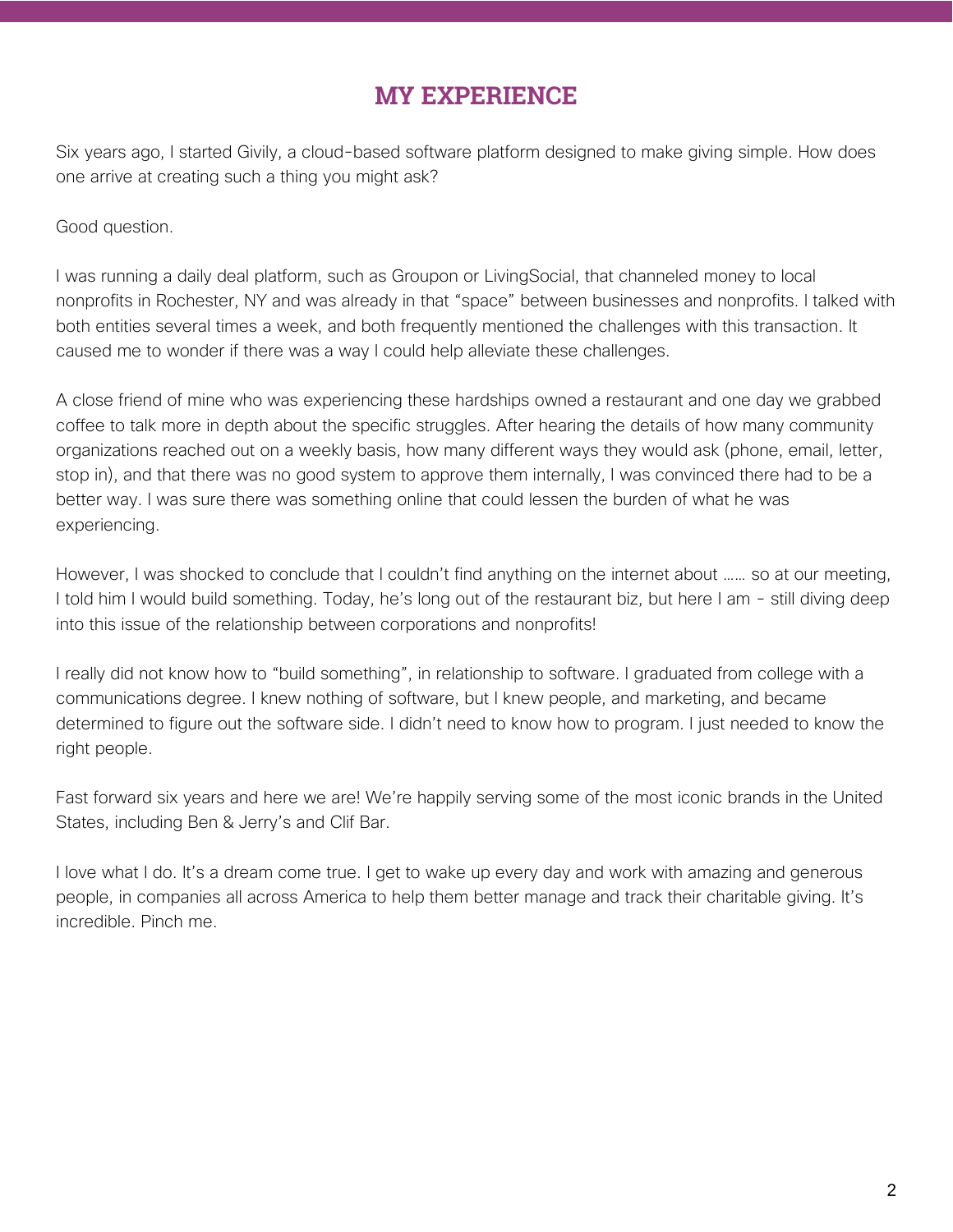## MY PASSION

It's not just the actual work that I do that is incredible, but it's living out my purpose on the daily that makes me come alive around the work.

I believe people are created with unique gifts and abilities for a specific purpose and there's nothing I love better than helping them unlock that potential.

Terry Orlick, an author of over 20 books, found his passion helping young children and teenagers learn the habit and importance of thinking positively. He also coached thousands of Olympic athletes, helping them obtain excellence in their arena of competition for over 34 years. He says this about "passion":

*"The heart of human excellence often begins to beat when you discover a pursuit that absorbs you, frees you, challenges you, or gives you a sense of meaning, joy, or passion."*

I believe this about companies. You as a company have something unique to offer for a specific purpose. Helping you unlock that potential is what gives me "a sense of meaning, joy, or passion." It is through the process of anchoring companies into their respective purposes and living them out in an authentic way that we will achieve lasting change in our country.

My contribution to this lasting change is to help companies/corporations/businesses (however you define yourself) understand their true purpose, to know how to align their purpose with their charitable giving, and to create strategic and powerful partnerships in the community around that.

That's it. That's what this book is about.

My hope for you as you read this book and move through the exercises that are provided, is that your company's purpose will be clarified for you in new and empowering ways, that you recognize what your brand should be focusing on in the charitable space, and that you are inspired to create the right partnerships in your community in a way that's mutually beneficial.

Helpful. That's what I want this book to be.

I want it to be so helpful that you get your marketing manager to read it (if that's not you). I want the messaging and exercises of purpose and alignment to be so helpful that you want to share it with your colleagues.

My intention for this book is to educate, and inspire, and build a personal connection between you and me, and between your brand and Givily.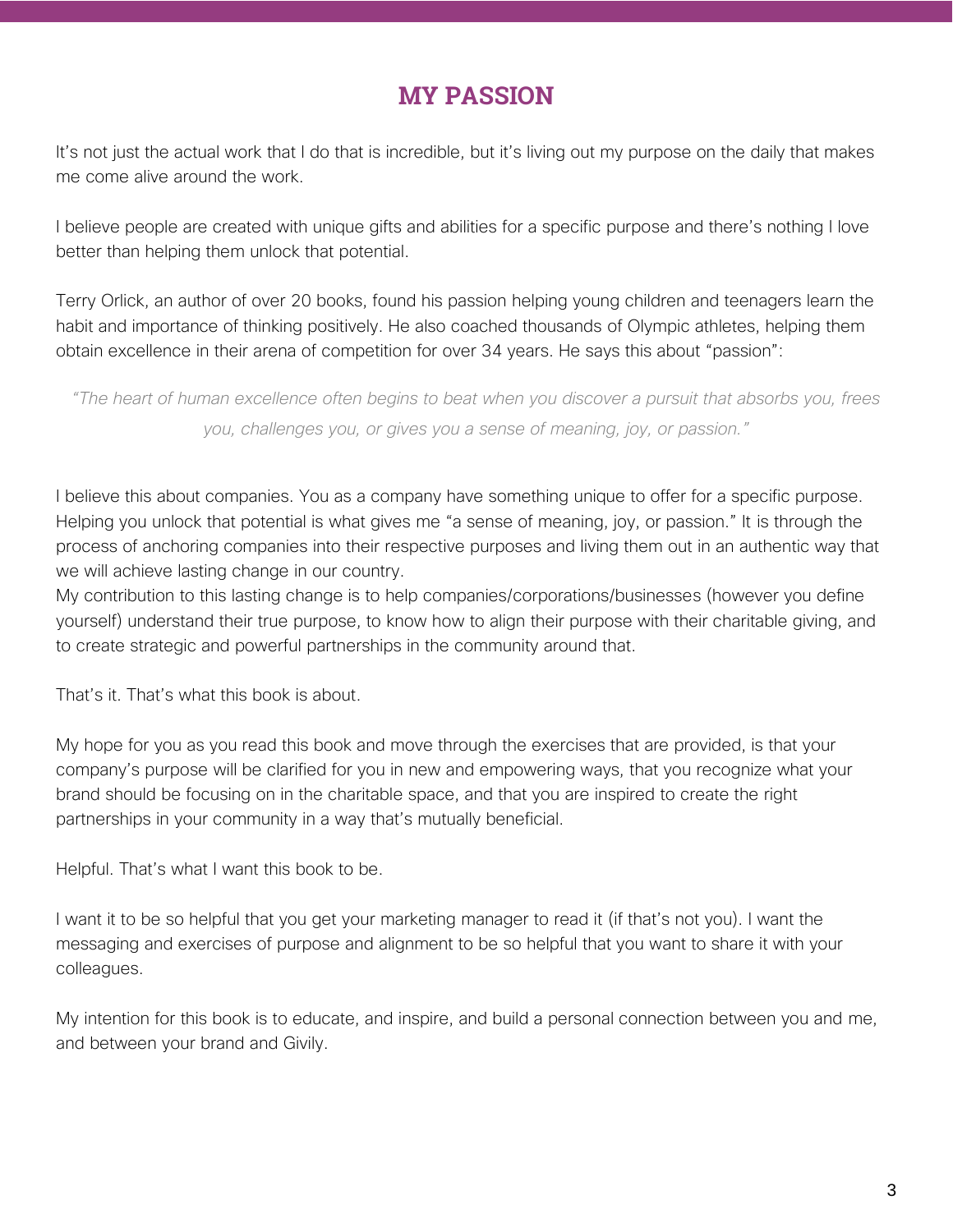## STRUCTURE OF THE BOOK

This book is divided into 4 sections: Purpose, Alignment, Strategizing Partnerships and Maximizing Partnerships. You'll see these 4 categories several times throughout this book.

At the end of each section there is a brainstorm exercise. This is where the clarification - true education and inspiration - is nestled. Don't be in such a hurry to get through the book that you miss what is most valuable - the exercises. And you won't know how to do the exercises unless you at least skim each section for context.

In order to make sure we are on the same page, I'd like to define a few pieces of vocabulary before we move on. In this book, the word "company" will refer to the for-profit entity who acts as the charitable *giver*. You may think of yourself as more of a business, corporation, or foundation, but for this book we'll use "company."

The term "organization" refers to the nonprofit entity who acts as the charitable *receiver*. This could be a true nonprofit, or it could be a community cause, but for this book we'll use "organization."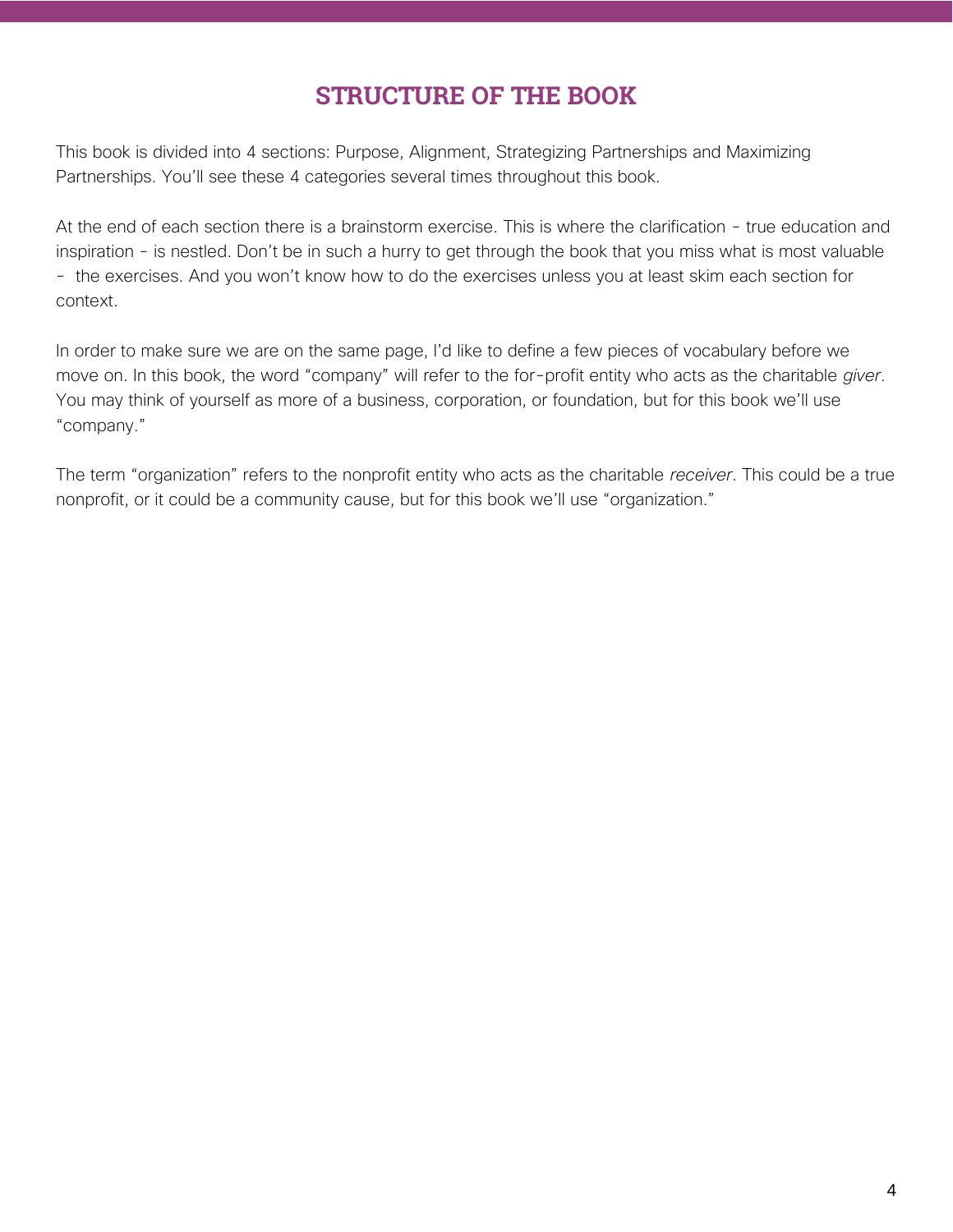## PURPOSE

Elie Wiesel was a man who had purpose. As a survivor of the Holocaust, he was passionate about sharing his experiences from being held in the concentration camps, and stood up for many other oppressed people groups throughout his lifetime. After being awarded the Nobel Peace Prize in 1986, the Norwegian Nobel Committee referred to him as a "messenger to mankind, one of "peace, atonement, and human dignity."

To define someone's personal purpose, you must be able to speak to your existence. Why do you exist? What were you created to do? What drives everything you do? Wiesel knew the why of his existence. Do you?

Your personal mission, therefore, is how your purpose plays out in everyday life. What are the specific gifts and abilities with which you've been endowed to share with the world?

Purpose and mission are a beautiful duo. Once you know why you exist, and what you were created to do, you can then execute the how.

I ran a personal branding agency for a few years and saw first hand the power of people who grasp their purpose of existence. INCREDIBLE. When people truly understand why they were created, they're unstoppable. It's in every fiber of their being, and no person or experience can take it away. It just is.

I'm a firm believer that you have to have *personal* purpose before *professional* purpose.

It's really hard to perform well in the workplace if you're not sure why you exist in the first place. That sounds extreme, but it's absolutely true. It doesn't feel good to create a graphic, marketing plan, or social media campaign if you don't understand why you're alive. It feels inauthentic and crummy.

When our personal purpose is squared away we feel liberated to give our time and energy to something that aligns with that. Hopefully the people working for a brand are passionate about it, and if this is true, it is because their individual purposes orb around the company's purpose.

I've seen it happen over and over again when people have clarity about their WHY. When we understand the accurate WHY of our existence, we see life with great awareness. The WHY is in every fiber of our being and impacts every word out of our mouth and every decision we make. With this awareness and understanding, people are energized and empowered to get after their best life in a whole new way.

Countless times I have sat across from someone and read to them a statement that was the clarifying summary of their purpose - their answer to WHY am I here? It was first time that most of them had heard it. They cried. And it was the same every time. Slow nod of the head. Yes. That. That IS me. That is undeniably me. Every day, in every moment, with every person and every interaction. That is me. And I am proud.

For some it was the first time they felt truly validated or fully understood.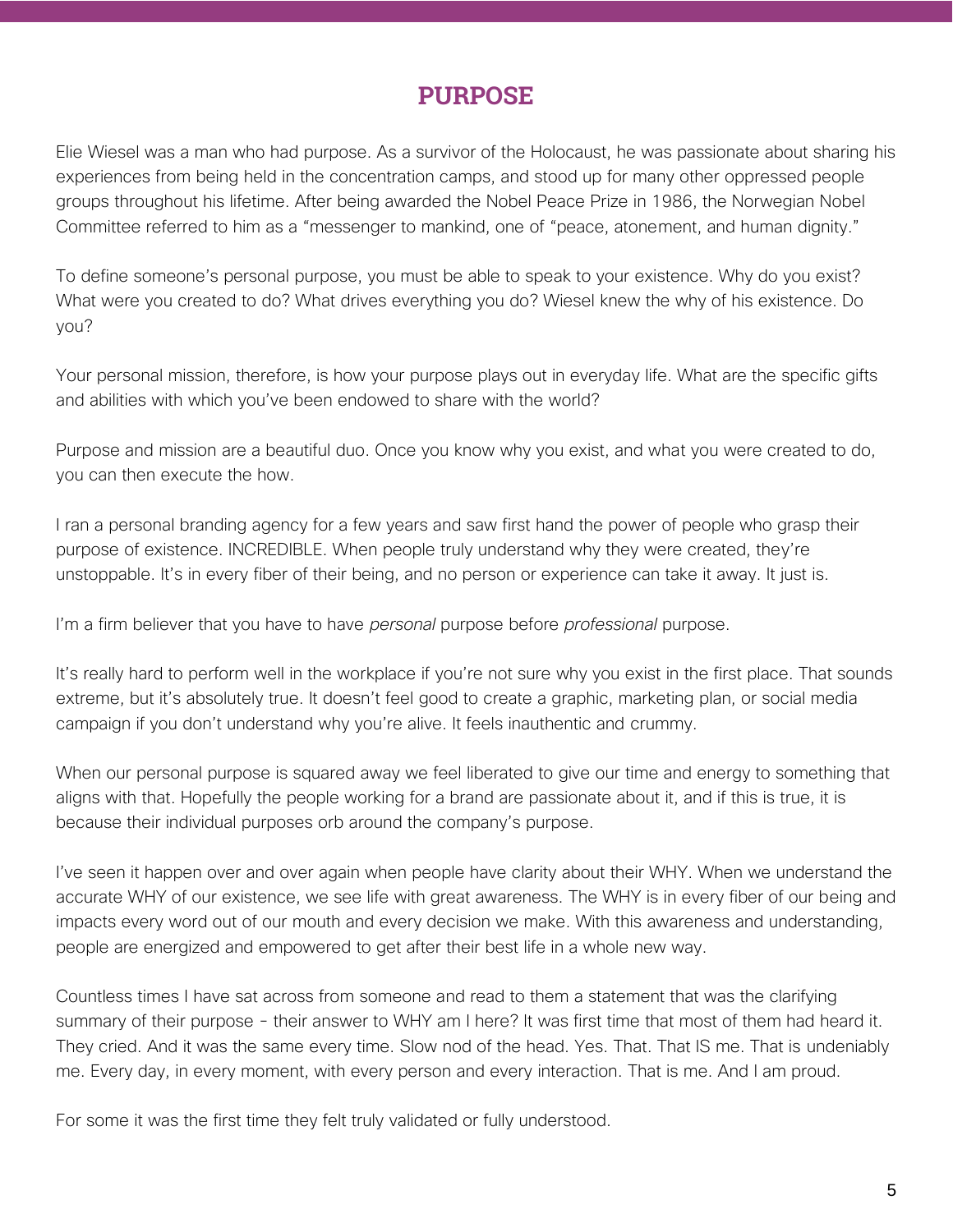It's important to note that the work we did as an agency wasn't about imputing a purpose on someone. Our process pulled back the layers of a human and gathered enough information about that person that we could articulate their WHY in one sentence.

Knowing your personal why is empowering. Blake Mycoskie, the founder of TOMS Shoes, believes just that. He says, "If you organize your life around your passion, you can turn your passion into your story and then turn your story into something bigger-something that matters."

I'm going to give you the personal branding questions that we use at our agency, followed by some specific instructions to hopefully get you one step closer in understanding your purpose.

I have never given away this content, nor have I let someone walk themselves through the process. I can't guarantee any outcome other than more awareness of self, but I'm hopeful it will bring you such clarity that you are orbed around your exact purpose and stare at it with curiosity, ultimately leading you to amazement.

Let's get started.

What you'll need to do:

- 1. Find another person. You're going to need someone else for this personal exercise. Select someone with whom you feel safe. Maybe they are a close friend, or maybe they are an acquaintance that every time you connect with them you feel undeniable trust, safety and value. I do not recommend a spouse or family member for this exercise as it will skew the outcome. It's important you select someone with whom you feel NO INHIBITION. Take your time in finding this person. It's worth it.
- 2. Schedule a 90-120-minute video chat. I recommend video chat because it gives you the space away from a person to feel empowered to say what needs to be said in response to the questions.
- 3. Make sure you record the call.
- 4. Get a transcript of it after it's complete. (Or have your friend write down almost everything you say verbatim.

Here's what you'll do on the call:

1. Give your call partner the following personal branding questions to ask you.

### RELATING TO PEOPLE

\*What are some things about your family, friends or colleagues that really annoy you? (Pet peeves)

\*What are things people say or do that cause you to shut down internally?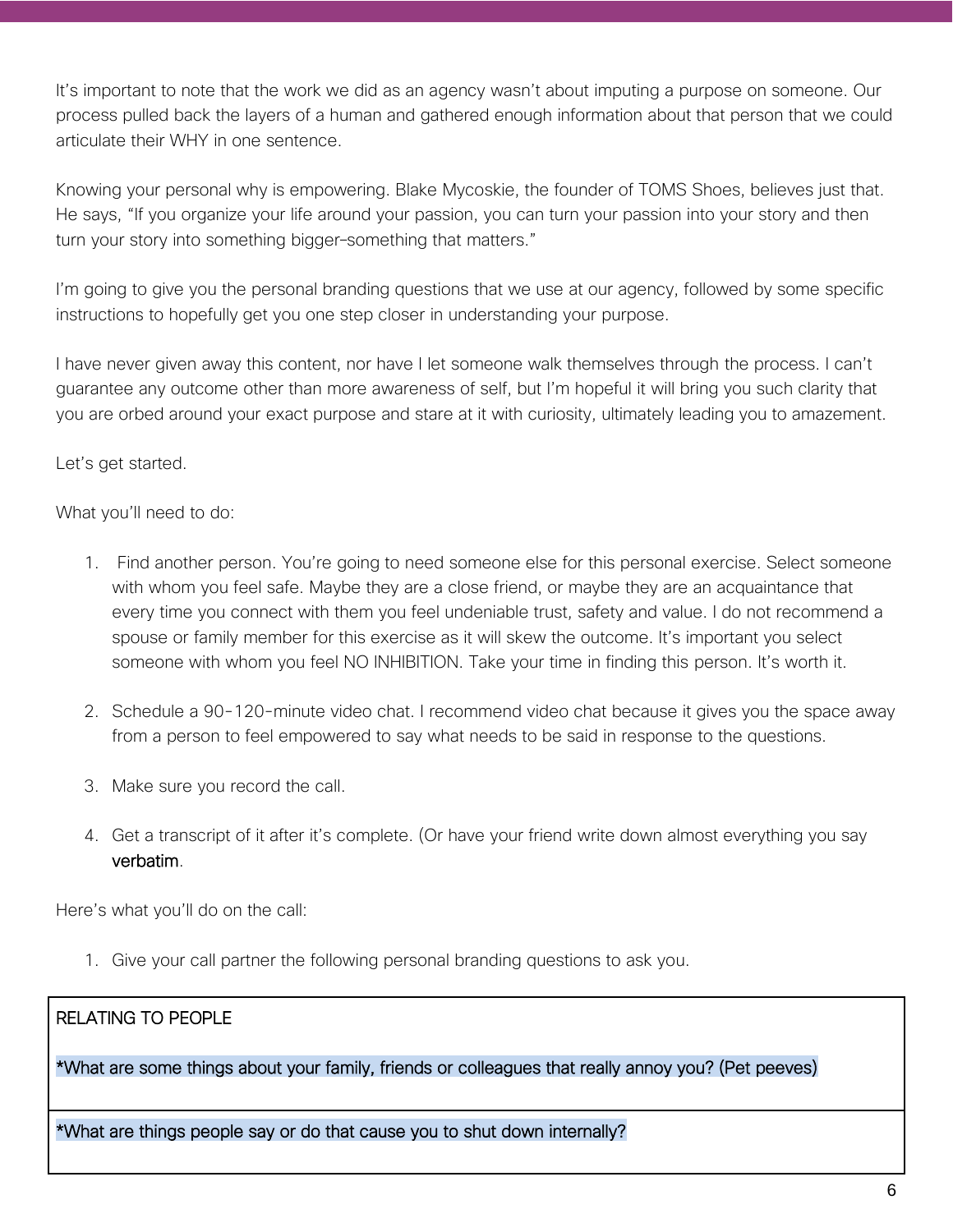What are some things other people tell you they like about you? (traits)

\*What are two thoughts you want people to have after connecting with you?

INTERNAL FRAMEWORK

What are some things you like about yourself? (traits)

What have you done in your life that you are most proud of?

What are two things you've been told that you'll never forget - that mean a lot to you? Who told you them?

There are usually 1-2 common ideas that run through your mind at any given moment, no matter where you are, who you're with or what you're looking at. What are those ideas?

What do you go out of your way to hide about yourself?

What standards do you hold yourself to?

**MOTIVATIONS** 

What are the times you are most inspired, most motivated, most charged up?

If you could have one single wish granted, what would it be? First thing to your mind!

What makes you excited to get up on a great day?

What is it that drives everything you do?

You've just had a bad day. why do you feel unfulfilled?

If you could do anything, without money or time restrictions, what would it be?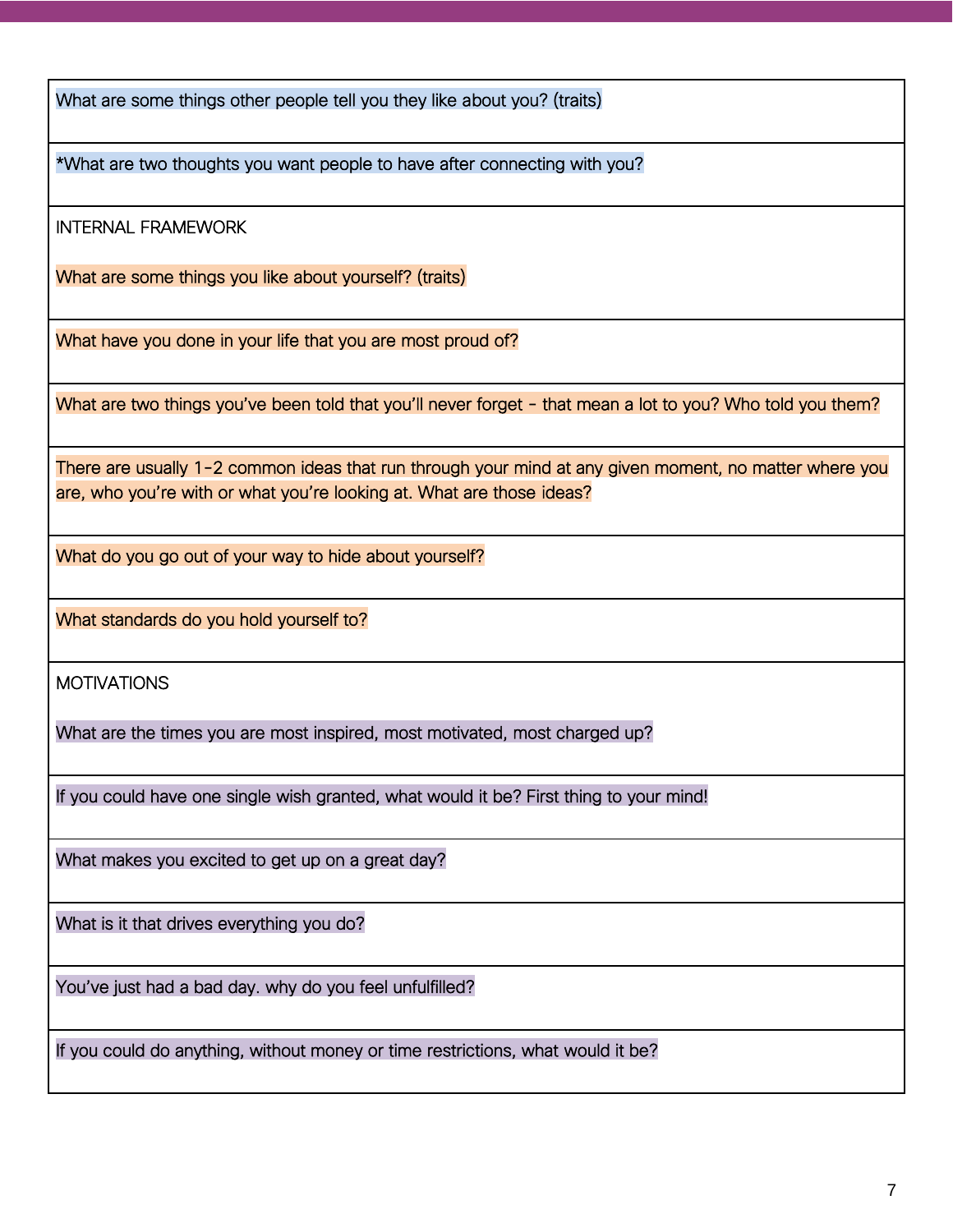RELATING TO THE WORLD

\*You are on a billboard next to a person or group of people, who is on there with you?

CLOSING

What kind of legacy do you want to leave behind?

If you were to die tomorrow, what would be your biggest regret?

What's life all about to you? Why do you do it?

\*You get 3 minutes to talk to your family and friends - it's the last thing you'll ever tell them. What do you say?

2. Have your call partner ask you each question, giving time for you to respond.

Call Partner: Go deep. Gently prod for more info and ask why. Rephrase questions like, "*so you said that it bothers you when XYZ happens. Why does that bother you when that happens? What do you feel? Why is that?*"

You, reader, are going to analyze all your words later, but the goal is for your call partner to make this more of a deep, trusting conversation than for it to be the answering of questions. Actually, you should forget that you are answering questions, that's how much of a real conversation this should become. You need to get into a state where you're riffing on each question, saying things you've never said, didn't realize you thought, wondered where it came from. Go deep. Go deeper than you've gone before.

After the branding call get a transcript of all your words.

Read through the transcript somewhat quickly and write down the 3-4 main ideas from the entire transcript. If you see more than that, it's okay. What you'll find is that there are usually 3-4 main ideas that could have sub-categories.

If you're not good at spotting ideas, ask someone close to you that you trust to do this.

Next, send the transcript to your call partner and ask them to write down the 3-4 main ideas they see when they quickly read through the transcript. Compare the main ideas and settle on 3 of them.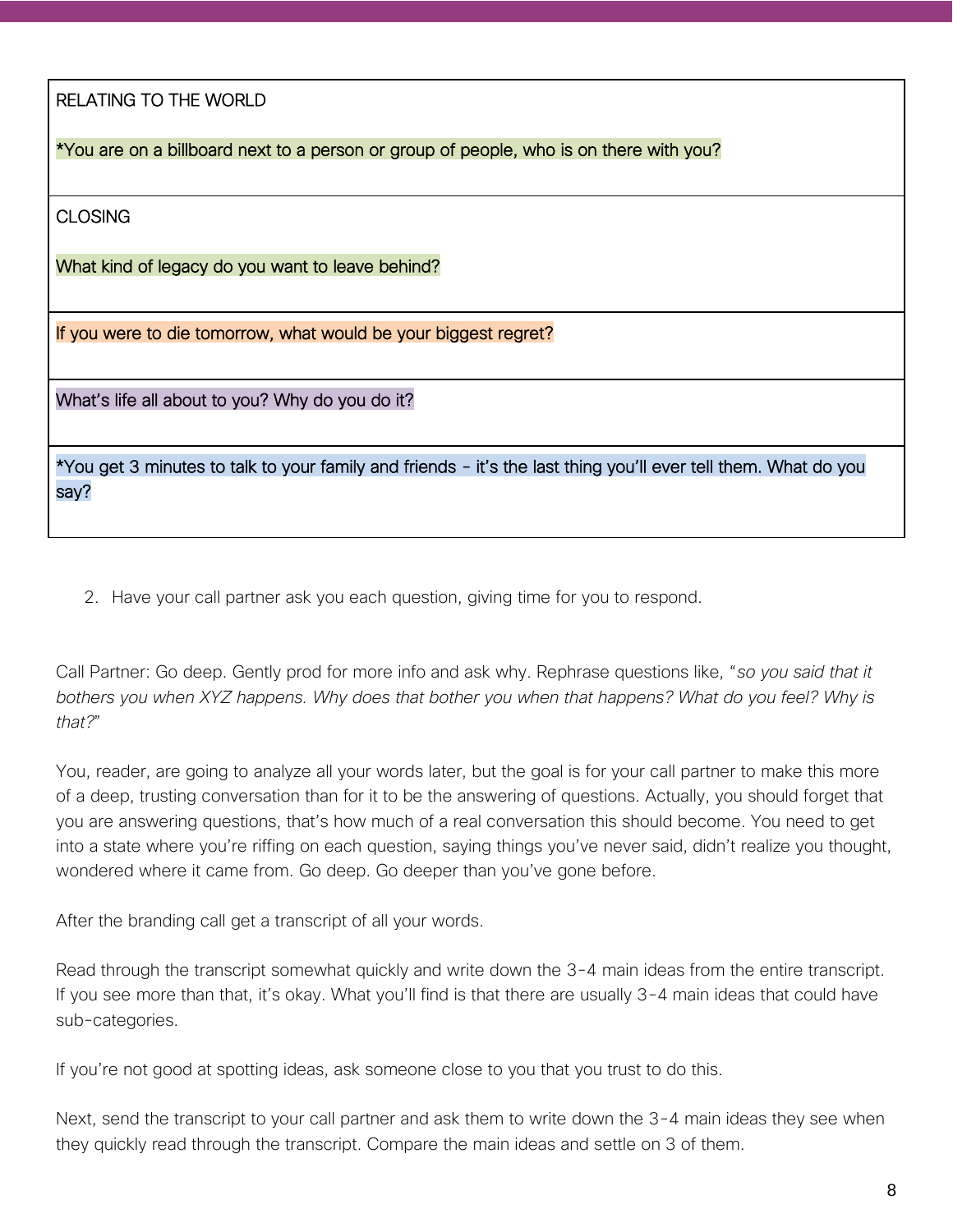What I've seen over and over is that there are few main ideas that drive everything - every interaction, every pet peeve and every dream.

Once you spot the main ideas written down, the next question to answer is which one is the main driver?

The main driver in this equation is the one that is REALLY the end goal for you. Look at your main ideas and figure out at the very end what needs to be achieved.

THAT idea is going to be at the very end of your WHY statement. It's kind of like an equation and this is what it looks like:

Belief statement: I believe Main idea 1 —-> Main idea 2 = Main idea 3 (End Goal) Another way of reading it would be this: You believe *something* impacts *something* for an ultimate outcome of \_\_\_\_\_\_\_\_\_\_\_\_\_\_\_\_\_\_\_\_. Main idea three is actually the real REASON for the drive of idea 1 and 2.

Here is an example from a woman who went through our branding process:

Belief/WHY/Purpose: I believe when you're pursuing your best you will have the greatest influence.

Essence/how she shows up in the world: I'm an example in order to influence those around me.

Configure it as a math equation and jockey them around to see what resonates more. You need to allow yourself to be intuitive here. There might be one order that instinctively resonates more than another. Maybe linguistically it doesn't fit together well. That's okay. We will work on the grammar and language in a minute.

For now, the main ideas need to be extricated from the transcript and put in the right order.

If you're passionate about getting this part right and don't feel like you nailed it, we provide branding clarity service at a nominal cost. Email clientservice[s@givily.com](mailto:clientservices@givily.com) if you are interested.

Once you have the main ideas and they are in an order that resonates with you, this is the beginning of your belief statement. Yay! You're almost there!!

First, take a look at the pronouns. Is this what you believe about yourself? Those you love? The world in general? A certain group of people? Articulate in the belief statement the proper pronoun based on who this belief is about.

For example, a belief may be about people. All people? Every person? Personal or global? And it could be articulated: I believe when I, I believe when we, I believe when people, I believe when everyone, I believe when every person, I believe when humans...there are a lot of ways to articulate the pronoun. The pronoun can be in main idea 1, 2 or 3 as it defines the scope of the belief. Or maybe the belief isn't about people. It would look more like the following: I believe we have an obligation to maximize what we've been given for a purpose greater than ourselves.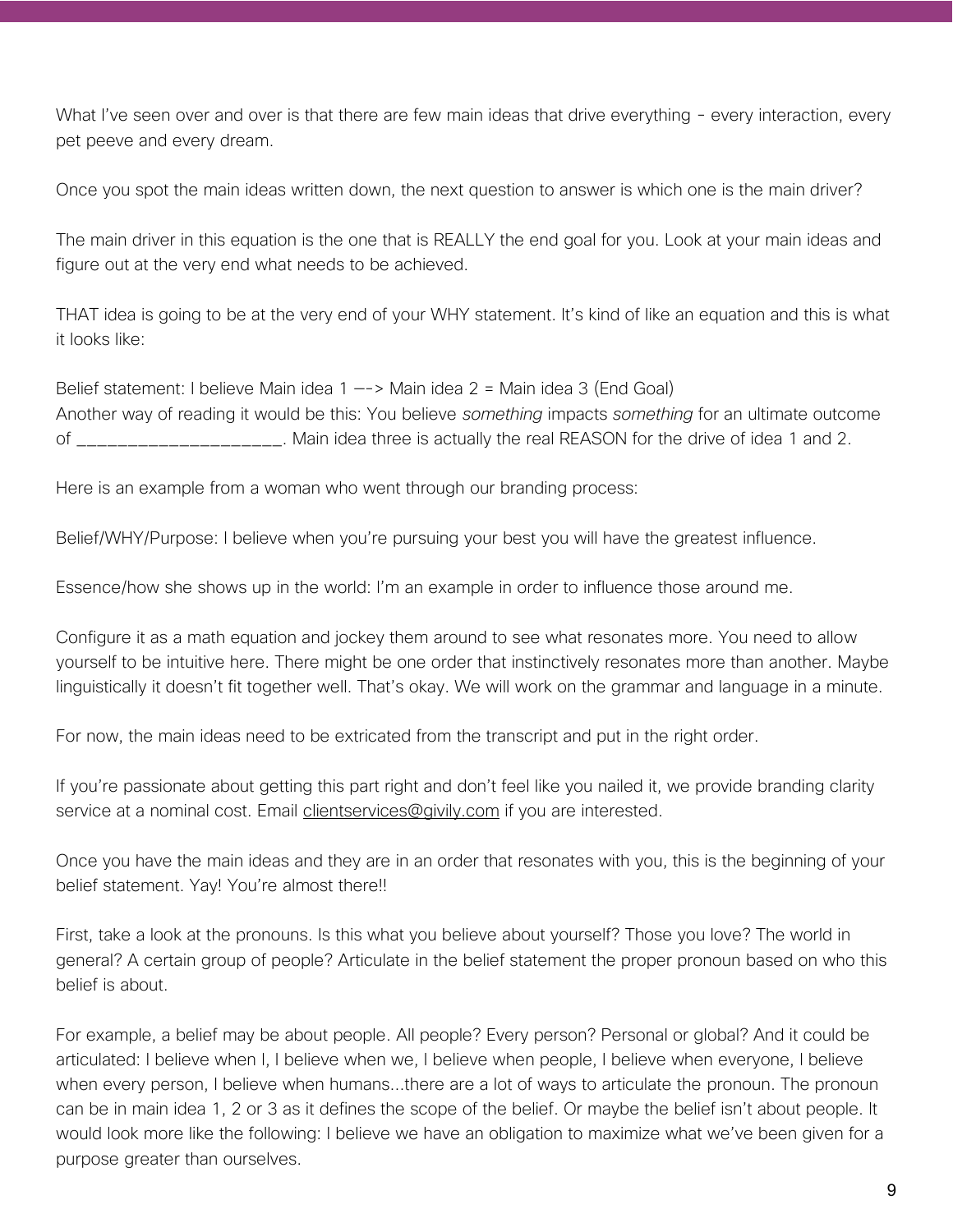How that shows up in the world: I help people maximize their resources.

OR

Belief: I believe love grows with authenticity.

How that shows up in the world: I let you be who you are.

OR

Belief: I believe each life is uniquely valuable.

How that shows up in the world: I help people understand their worth and how to give it to others

As you'll see in some of the examples above, if people aren't the focus of the person's existence, the pronoun isn't really part of their statement. If people are the focus of your existence, work over the pronoun until it resonates with you and your main ideas. If people aren't the main focus of your existence then recognize that and move on to the next piece.

Next, look at the word following the phrase, "*I believe*". Here are some variations of that: "*I believe when*," "*I believe that*," or "*I believe people.*" Figure out that transition word.

Once you have a solid transition word, look at your prepositions. If you don't know any prepositions or you need more ideas, don't be afraid to google them! Choosing the right preposition word is extremely important because it affects the meaning of the belief statement tremendously. Work it over. I always use pen and paper and a google doc. Don't delete anything. Keep going, rework, re-word. When you feel like you're going in circles, take a break and come back to it.

If the main ideas are in the right place, and you've worked over the wording, let the wording rest and cogitate on it over the upcoming days. The way you want to articulate your belief will surface soon.

Alright - so there you have it. Your belief statement. YOUR PURPOSE. YOUR WHY.

Again, it's not going to be earth shattering to you. That never happened when I was delivering belief statements to someone. (Remember the slowly nodding heads and realization moments. They were solemn and serene, but not epic.) This belief is so much a part of you that if anything you'll think, well, yeah, of course! Don't other people care about this too?

Because of what you believe, why you believe it, and what you want to do with that belief, you show up in the world a certain way.

Now that you know your personal WHY, we can step into connecting your personal WHY and your company's WHY.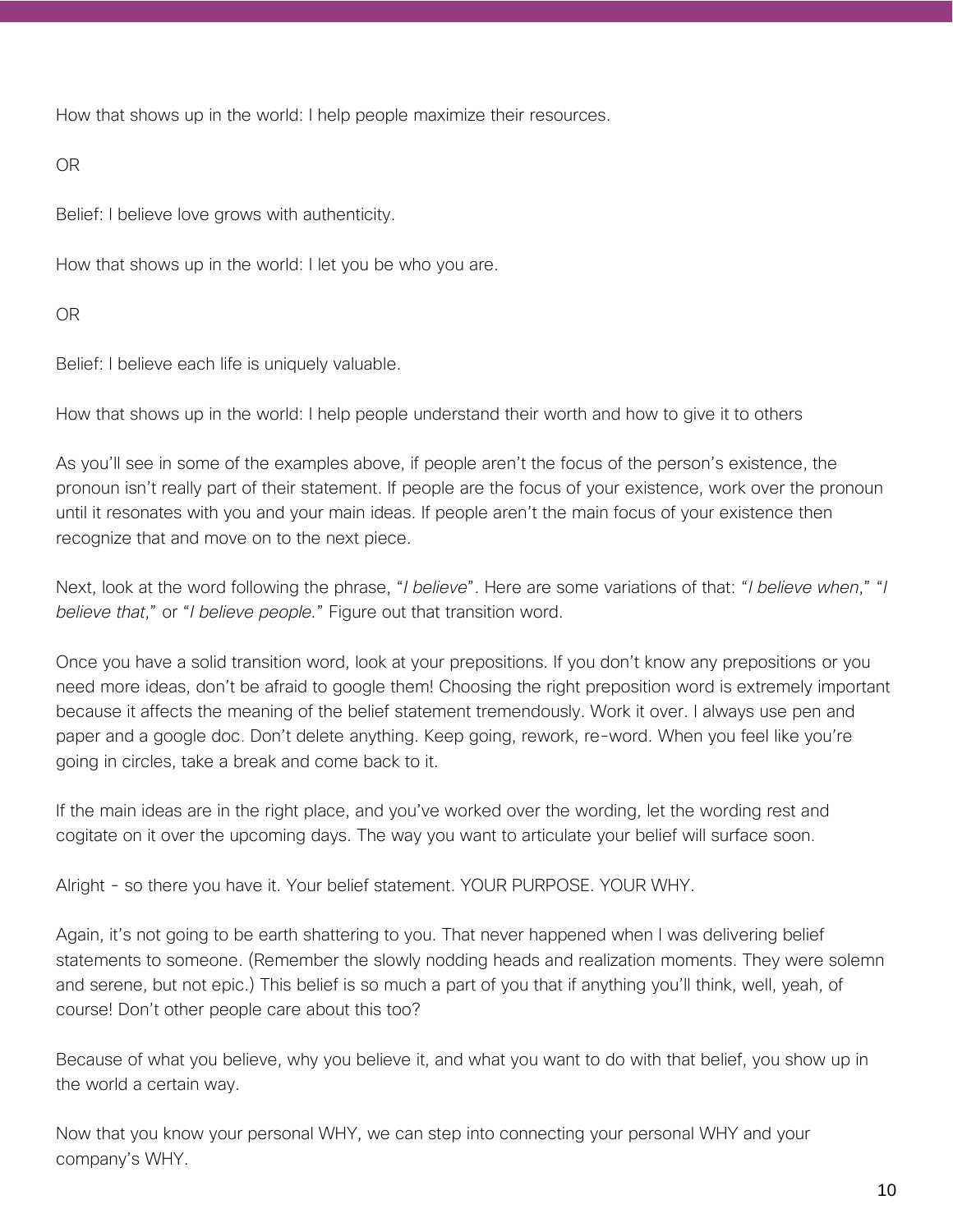This should be the intersection of who you are personally and who you are professionally. You should be working in a line of work that resonates with you because it coincides with what really drives you.

The tough question we need to ask now, however, is whether or not this is true in your life. Does your purpose truly align with your position and your company?

Your next step, therefore, would be to do a personal brainstorm on the company's purpose. Differentiate between your company's purpose and its mission.

Before we properly go about that, we need to make sure the company's purpose/why is accurate and clear. Many times companies don't do a good job articulating their purpose. That sounds harsh, I know, but you've seen it a hundred times and so have I. You hear a company name and tag-line and you're left thinking, *what are they all about*?? *That sounded cute, but it lacked substance and clarity*. You may be working for a company like this and think the tag line or elevator pitch is not a good representation of who you are and what you do.

Let's get clear on your company's purpose and mission.

Write out your company's purpose. Say it out loud.

Write your company's purpose here:

It's very possible you have a better way to articulate the purpose of the company. If you really understand the product or service offered and why it's needed in the world, often you will articulate this in a way that's more clear and relatable than what is currently in place.

\_\_\_\_\_\_\_\_\_\_\_\_\_\_\_\_\_\_\_\_\_\_\_\_\_\_\_\_\_\_\_\_\_\_\_\_\_\_\_\_\_\_\_\_\_\_\_\_\_\_\_\_\_\_\_\_\_\_\_\_\_\_\_\_\_\_\_\_\_\_\_\_\_\_\_\_\_\_\_\_\_

\_\_\_\_\_\_\_\_\_\_\_\_\_\_\_\_\_\_\_\_\_\_\_\_\_\_\_\_\_\_\_\_\_\_\_\_\_\_\_\_\_\_\_\_\_\_\_\_\_\_\_\_\_\_\_\_\_\_\_\_\_\_\_\_\_\_\_\_\_\_\_\_\_\_\_\_\_\_\_\_\_

What do you think your company's **REAL** purpose is?

Many mission and purpose statements answer the question of WHAT or HOW vs. WHY.

\_\_\_\_\_\_\_\_\_\_\_\_\_\_\_\_\_\_\_\_\_\_\_\_\_\_\_\_\_\_\_\_\_\_\_\_\_\_\_\_\_\_\_\_\_\_\_\_\_\_\_\_\_\_\_\_\_\_\_\_\_\_\_\_\_\_\_

\_\_\_\_\_\_\_\_\_\_\_\_\_\_\_\_\_\_\_\_\_\_\_\_\_\_\_\_\_\_\_\_\_\_\_\_\_\_\_\_\_\_\_\_\_\_\_\_\_\_\_\_\_\_\_\_\_\_\_\_\_\_\_\_\_\_\_

If you find your company's purpose speaks to more of the what or how of its existence than the why, no problem.

Read it out loud then ask "Why do we do this?" Go as deep as you can. For a small or young company the purpose/why of the company is typically tied directly to the founder. If a bigger company, they've often lost their way and lost their why. They've gotten really good at what and how, but drifted away from the why.

Write down every thought that comes to mind. Uncover the WHY of the company even if your leadership hasn't been able to do so effectively.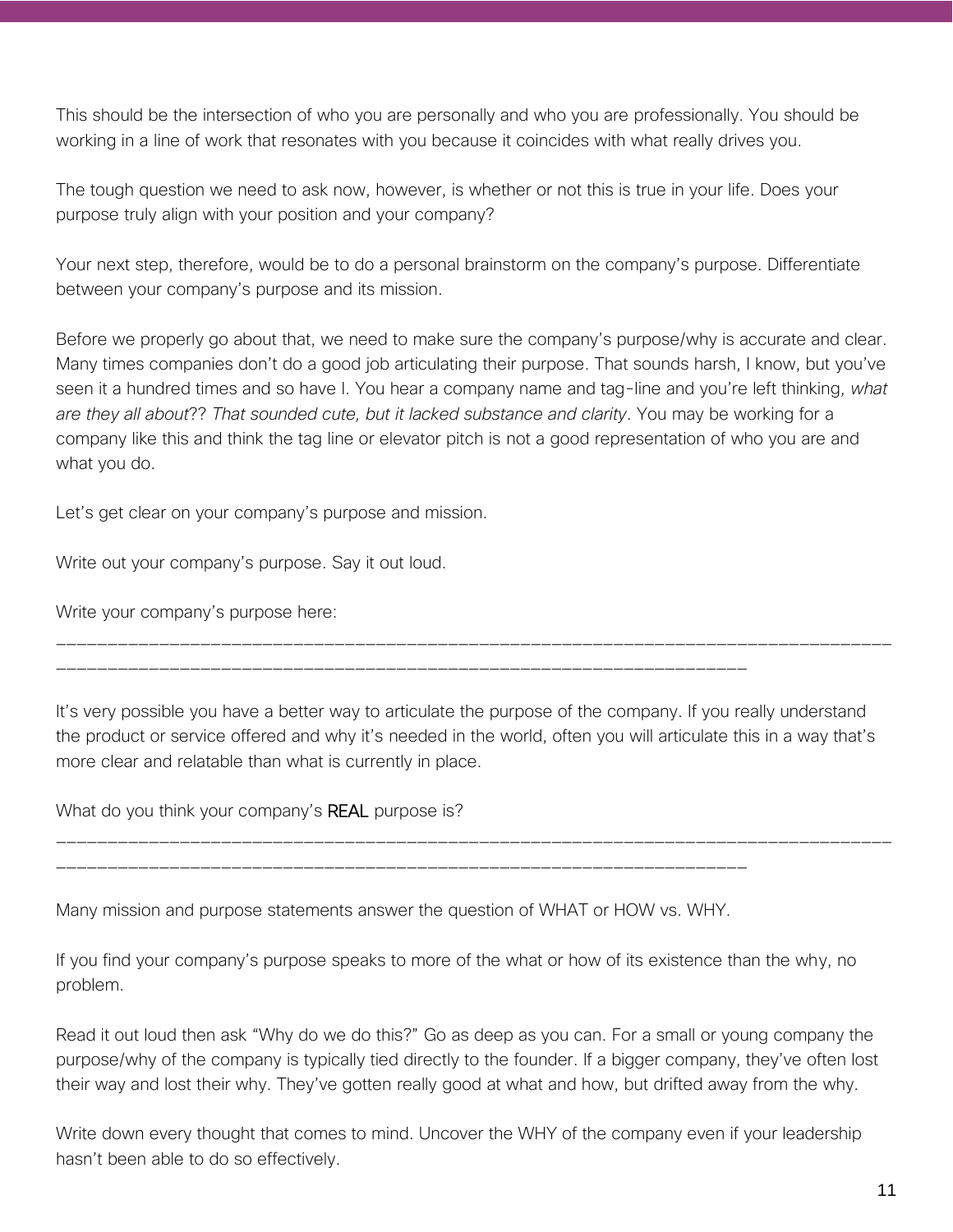After you've done this, you will have differentiated your company's purpose and mission.

Remember, PURPOSE = WHY MISSION = WHAT/HOW

Now that you've articulated your company's purpose, on a scale of 1-10 does it energize you to say it?

Where on a scale of 1-10 does the way you do it (how/what) energize you?

Does the job you have, and the current brand you're working with, have a purpose that intersects with your purpose?

Write your purpose from above here:

Write your company's purpose from above here:

\_\_\_\_\_\_\_\_\_\_\_\_\_\_\_\_\_\_\_\_\_\_\_\_\_\_\_\_\_\_\_\_\_\_\_\_\_\_\_\_\_\_\_\_\_\_\_\_\_\_\_\_\_\_\_\_\_\_\_\_\_\_\_\_\_\_\_\_\_\_\_\_\_\_

\_\_\_\_\_\_\_\_\_\_\_\_\_\_\_\_\_\_\_\_\_\_\_\_\_\_\_\_\_\_\_\_\_\_\_\_\_\_\_\_\_\_\_\_\_\_\_\_\_\_\_\_\_\_\_\_\_\_\_\_\_\_\_\_\_\_\_\_\_\_\_\_\_\_

If you told me your purpose and your company's purpose would I see a dotted line from one to the other?

I hope so.

Write the correlation between your personal brand and your company's brand.

If there isn't a direct correlation between your purpose and the line of work you're investing in, you might have a clear and deep answer as to why you aren't happy in your current position, or at the very least why something seems off. Maybe finding something professionally that aligns with your personal purpose is a next matter of priority.

\_\_\_\_\_\_\_\_\_\_\_\_\_\_\_\_\_\_\_\_\_\_\_\_\_\_\_\_\_\_\_\_\_\_\_\_\_\_\_\_\_\_\_\_\_\_\_\_\_\_\_\_\_\_\_\_\_\_\_\_\_\_\_\_\_\_\_\_\_\_\_\_\_\_

If you're deeply happy, you have more reason to give double the effort at your current position. Give it all you've got and don't hold back.

It is of paramount importance that people feel a purpose in their professional environment. Venture capitalist Tony Tjan say this:

"It turns out there are many ways to make a billion dollars: real estate, investing, gaming and entertainment, retail, technology, and good old-fashioned inheritance. But the most interesting (and most respected) businesses and personalities are also the ones with the strongest and most authentic purposes behind them."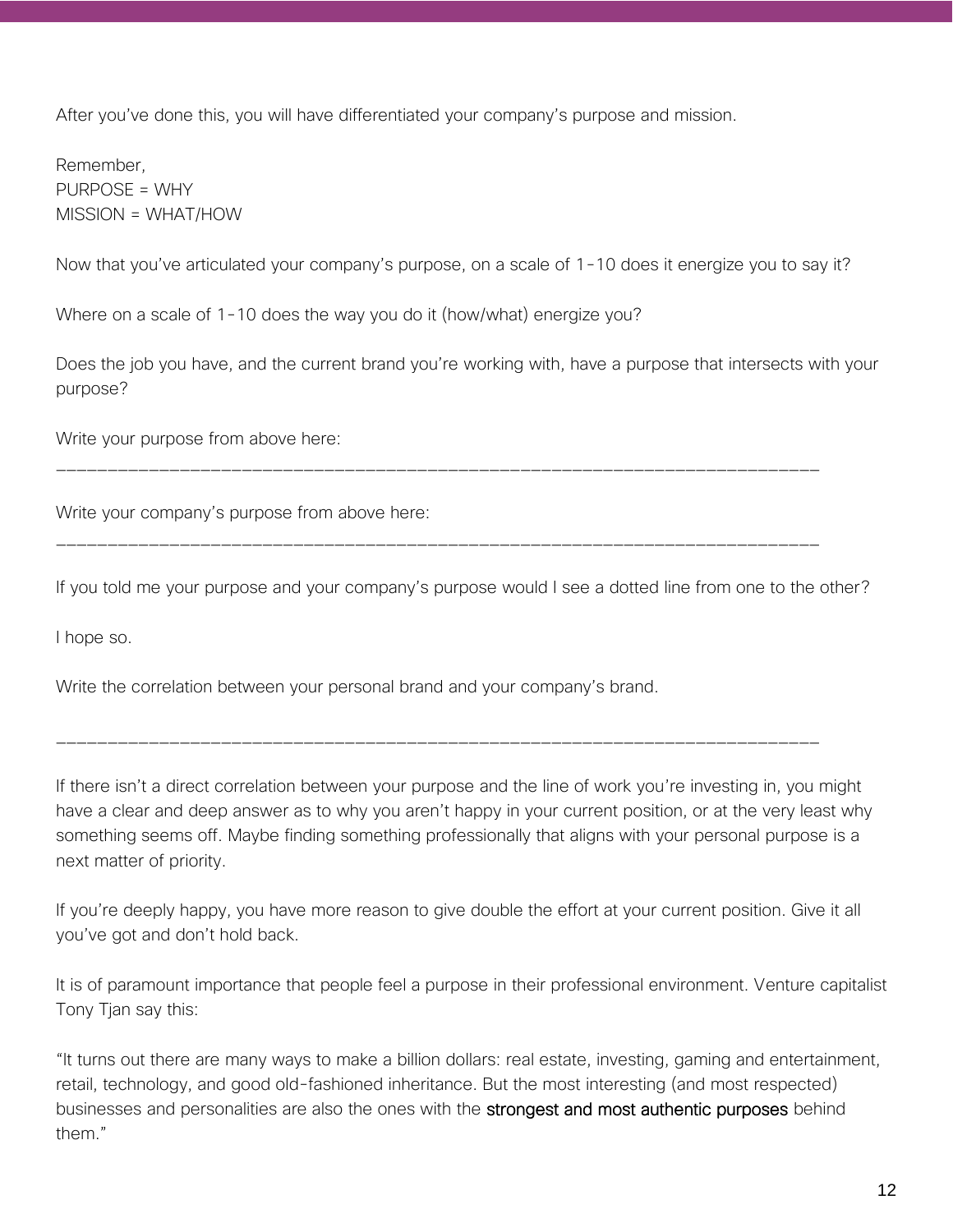We love a brand with authentic purpose.

There has been some recent changes to our society. Let's give a big thank you to millennials for wanting to see transparency, clarity, and purpose in the companies they work for. Because of this desire, we're increasingly more aware of the importance of companies finding exactly that. Their purpose.

Millennials are the driving force for brands moving toward a clear purpose/why and transparency of communication. They want to live every day to the fullest and love every day in every way. They also need to work to provide for their families so they're demanding that the places they work be amazing.

It's quite amusing and remarkable all at once. God bless those millennials. Sometimes we wonder if they know what work is, but they sure do bring a lot of heart to things. This is in contrast, of course, to baby boomers who surely knew how to work, but we wondered if they had a heart under their stoicism.

The rise of branding and design agencies is at an all time high as of this year, 2018. The demand is great. Companies in all industries of all shapes and sizes are realizing their need to share their why.

Brian Halligan is the CEO and Co-Founder of a company called Hubspot. Hubspot changed the marketing and sales world by humanizing the process of connecting with other businesses. They did this because of millennials. No one wanted to be interrupted by sales calls or spam emails anymore. They wanted to be treated as individuals. Brian says:

*"The way I think about culture is that modern humans have radically changed the way that they work and the way that they live. Companies need to change the way they manage and lead to match the way that modern humans actually work and live."*

Millennials only want to shop where the WHY of a brand is apparent. Brands are scrambling to stay current with the astronomical numbers of millennials replacing boomers in the market place. This is driving the number of design agencies up. More clarity and purpose for all! My heart skips a beat!

Not only is clarity of purpose good for the bottom line, but it drives engagement internally. Clarity of purpose drives engagement from the inside.

It's hard to rally around something we aren't sure is the real purpose of our brand. Worse yet, it's really hard to rally around something that isn't clear on either why or what or how.

Some of you reading this are feeling frustrated because you feel trapped:

- 1. In a brand that cares deeply about what they do but haven't articulated the real reason why they exist,
- 2. In a brand that cares deeply about what they do, can explain the real reason, but don't live it internally,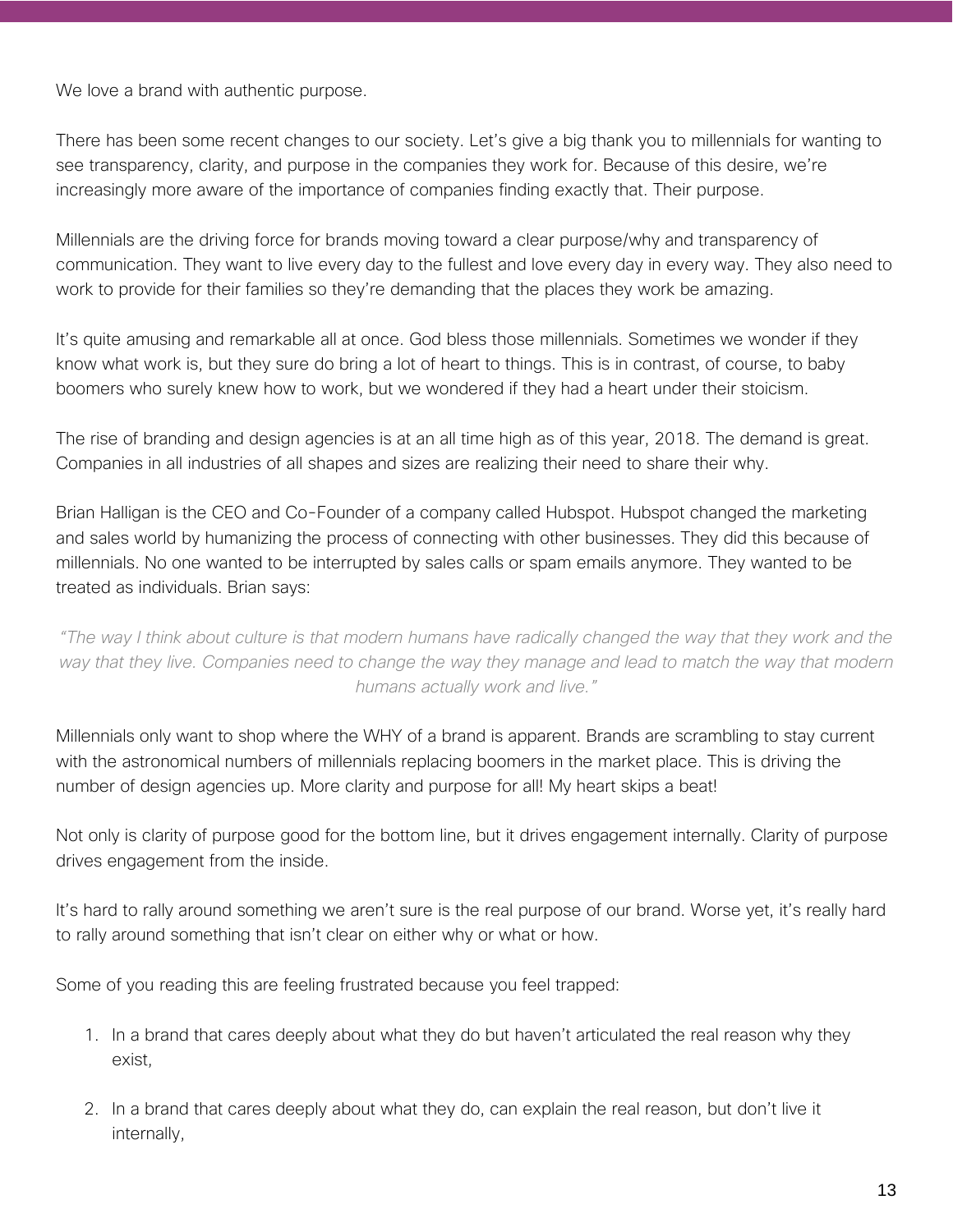- 3. With a brand that doesn't care deeply about what they do, but they've nailed the how and what for a market segment so it seems their purpose is clear and no one is actually driving after more clarity of purpose.
- 4. With a brand that's recently spent heaps on marketing and branding and everyone thinks that since it's new it's great.

I've seen it all.

Any of those scenarios are cultural train wrecks waiting to happen.

When the purpose of a company is clearly articulated it empowers every aspect of the company. In his book, "Start with Why", Simon Sinek casts this same vision about how having a why impacts how you think, act, communicate, and inspire others. He believes that "customers will never love a company until the employees love it first." And I agree! In order for your company to be successful outwardly, it must be successful inwardly.

Why does your company exist? You should be able to state this clearly in one sentence. Not what you do, or how you do it, but WHY.

Howard Schultz, the CEO of Starbucks says, "In this ever-changing society, the most powerful and enduring brands are built from the heart. They are real and sustainable. Their foundations are stronger because they are built with the strength of the human spirit, not an ad campaign. The companies that are lasting are those that are authentic."

WHY DO YOU EXIST? What is the end goal of it all?

Please tell us. We want to know. We want to love your brand. We want to buy from you. Please show us who you really are.

Authentic and clear purpose attracts the right employees, long term customers and community organizations. It motivates employees to work hard toward a common goal, customers to engage with your brand, and community organizations to find appropriate partnerships.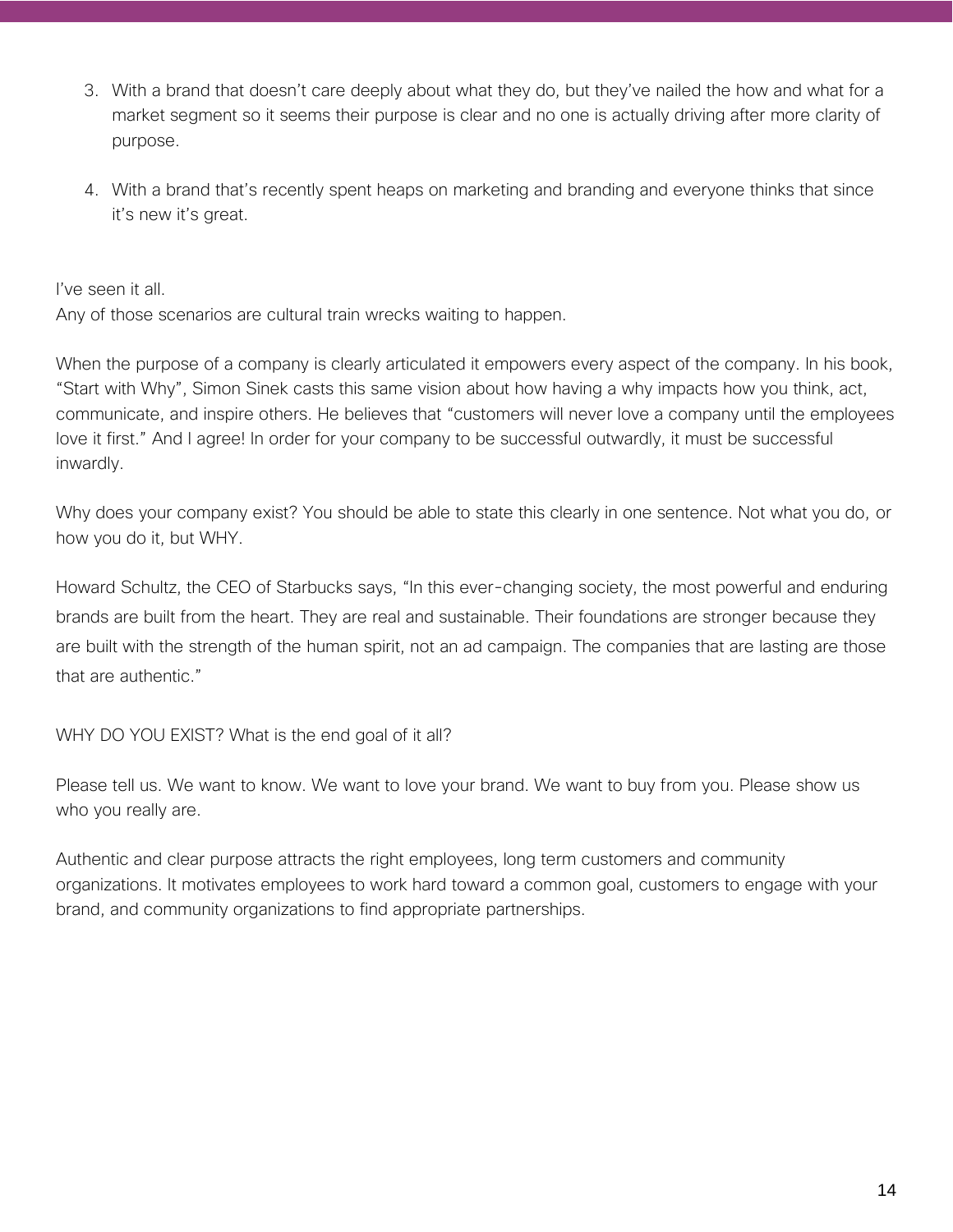## ALIGNMENT

I love to see pictures of peaceful newborns all snuggled up in a blanket. It's just like it should be.

When my daughter was just a few days old I was having a really hard time getting her to sleep. She was fairly content for the first few hours of being awake, but her eyes were huge and it looked as if they couldn't close. She looked like she wanted to sleep, but after six hours of not sleeping, I knew something wasn't right!

Being a first time mom I was still in the clueless clan about child rearing so I decided to take her to my parents house to see if they could help.

My mom whisked her off as soon as I got there to try and get her to sleep while my dad and I brainstormed possible causes.

His first question to me was, "*how much caffeine did you have today?*"

"*Hmm, I just had black tea. Oh, regular black tea. Oh, regular black tea is caffeinated. Oh boy, yep that was it.*"

I had never noticed the effects of caffeine on my body, but I had just birthed a sensitive little body and she wasn't faring so well with the stimulant.

Caffeine didn't align with my newborn. It confused her body. She was tired, and wanted to sleep, but couldn't.

Giving to charitable causes that don't align with your brand is like giving a newborn caffeine. To put it plainly, it just doesn't make sense. You must align your community engagement with your company purpose.

It's important to align your brand with organizations (nonprofits, community causes, etc) that make sense. The partnership should provide mutual benefit. Both entities should be able to announce their partnership on social media and have everyone who reads about it say, "that makes total sense why they would partner!"

One of my favorite examples of this is with the brand, Red Duck Foods. (Shameless plug - they make all kinds of amazing organic sauces and condiments! Check out redduckfoods.com.)

I had a call with Red Duck Foods several months back. They were giving to everyone and anyone with no strategy behind their giving.

The first thing they needed to do was have a team meeting and decide what categories of giving made sense for them to give to based on their brand and purpose.

The team met together and had a great brainstorm session.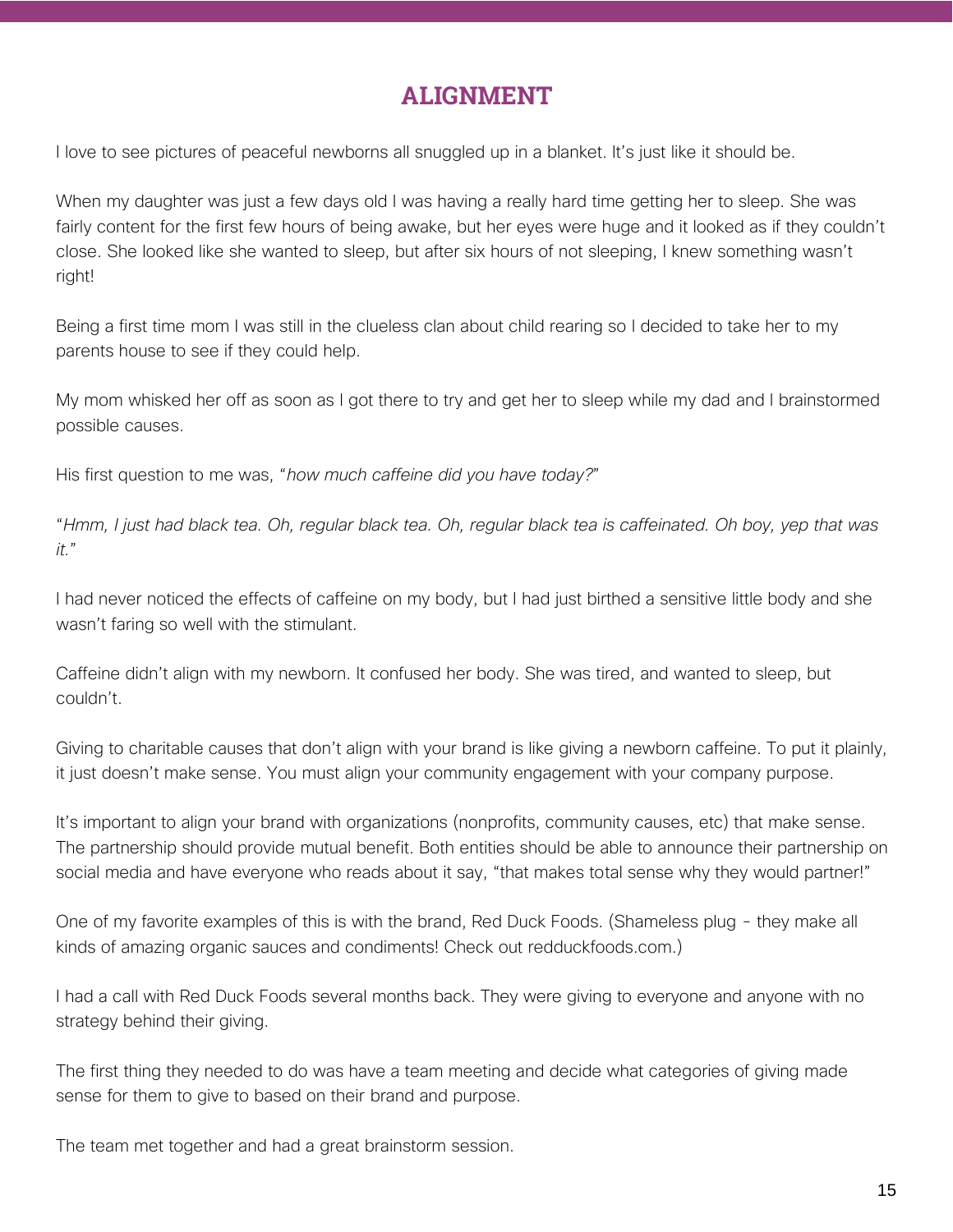Two weeks later I had another call with them to hear about their meeting. In a short time of brainstorming it became apparent based on their brand and purpose that they cared about zero food waste efforts. That's what they wanted to give to. That and only that. Now, that's still a broad category when you think about it, but for the first time they had very clear parameters around their giving.

They felt relieved and excited to live out these newly articulated values!

About 50% of the companies that I talk with daily have giving focuses/priorities and the other 50% are those who are still giving to every Tom, Dick and Harry who asks them.

If you have giving priorities mapped out already - well done. I will still challenge you to run them up against your company purpose and make absolutely sure they align with each other. If you find one of them doesn't align, talk to your leadership about it. See if you can tweak it to make sense with your brand, or eliminate it altogether.

If you're still running your charitable giving pretty ad hoc, let's equip you to create giving priorities and align your giving with your purpose.

I'll give you a quick snapshot of an application form we use with Givily. All of our application forms are white labeled to look and feel like our clients and include a question on page 1 to be sure the applicant aligns with the giving priorities of the given client.

See below.

| NUMI<br>ORGANIC TEA                                                                                 | Form Numi Tea<br>Step 1: Organization                                                                                                                              |
|-----------------------------------------------------------------------------------------------------|--------------------------------------------------------------------------------------------------------------------------------------------------------------------|
| To apply, please<br>complete the<br>form and we will<br>get back to you as<br>quickly as we<br>can. | ة المستحدة المستقلة المستحدة المستحدة المستحدة المستحدة المستحدة المستحدة المستحدة المستحدة المستحدة<br>$\left( \begin{array}{c} \end{array} \right)$<br>NEXT STEP |
| You are applying to<br>Numi Organic Tea                                                             | *Required<br>Organization Name*                                                                                                                                    |
|                                                                                                     | Contact Name*                                                                                                                                                      |
|                                                                                                     | Contact Email*                                                                                                                                                     |
|                                                                                                     | Contact Phone Number*                                                                                                                                              |
|                                                                                                     |                                                                                                                                                                    |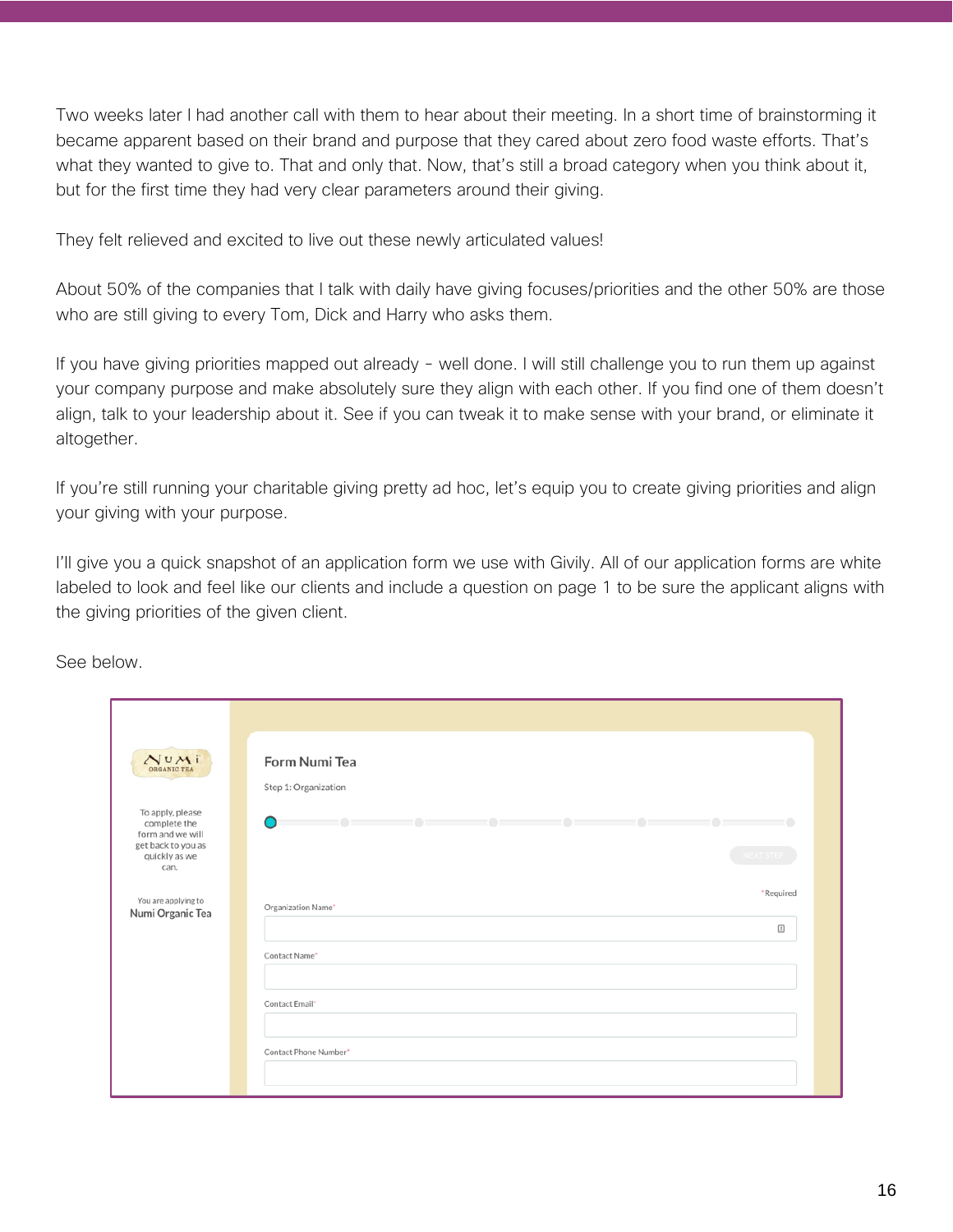| Are donations to your organization tax deductible?*                |
|--------------------------------------------------------------------|
| ◯ Yes                                                              |
| $\bigcirc$ No                                                      |
| What category best captures the field of your organization/event?* |
| $\bigcirc$ Health and Wellness                                     |
| ◯ B Corp and Social Enterprise                                     |
| ◯ Education and Research                                           |
| ○ Arts and Humanities                                              |
| ◯ Sustainability                                                   |
| ○ Other                                                            |
| If other is noted above, please specify                            |
|                                                                    |
|                                                                    |
| NEXT STEP                                                          |
|                                                                    |
|                                                                    |
|                                                                    |

By clarifying your giving priorities and telling donation seekers who your brand desire to partner with, this saves you AND THEM time.

We've got an archaic notion that we're mean if we filter anyone out at the beginning. Instead, we've wasted people's time that we have no intention of supporting. How kind is that?

When I was in the nonprofit industry, I talked to several others in the field who LOVE to show up to a brand and know IF they give, WHAT they give, and WHO they like to give to. If they don't fit the bill or need what they offer, they'll ask someone else. That simple. It's not mean.

Make no mistake - people love alignment, even if they get cut out of the pie! Because (drum roll please) it makes sense!

If you don't have giving priorities, it's time to get some. It's that straightforward.

Here are some live examples some of our clients are using: Children **Literacy** Culture & the arts **Environment** Health & Wellness Women's organizations Running **Homeless** Mentoring

Based on the purpose of your company, what might some aligned giving categories be? Take 5 minutes and brainstorm who you think your company should be giving to.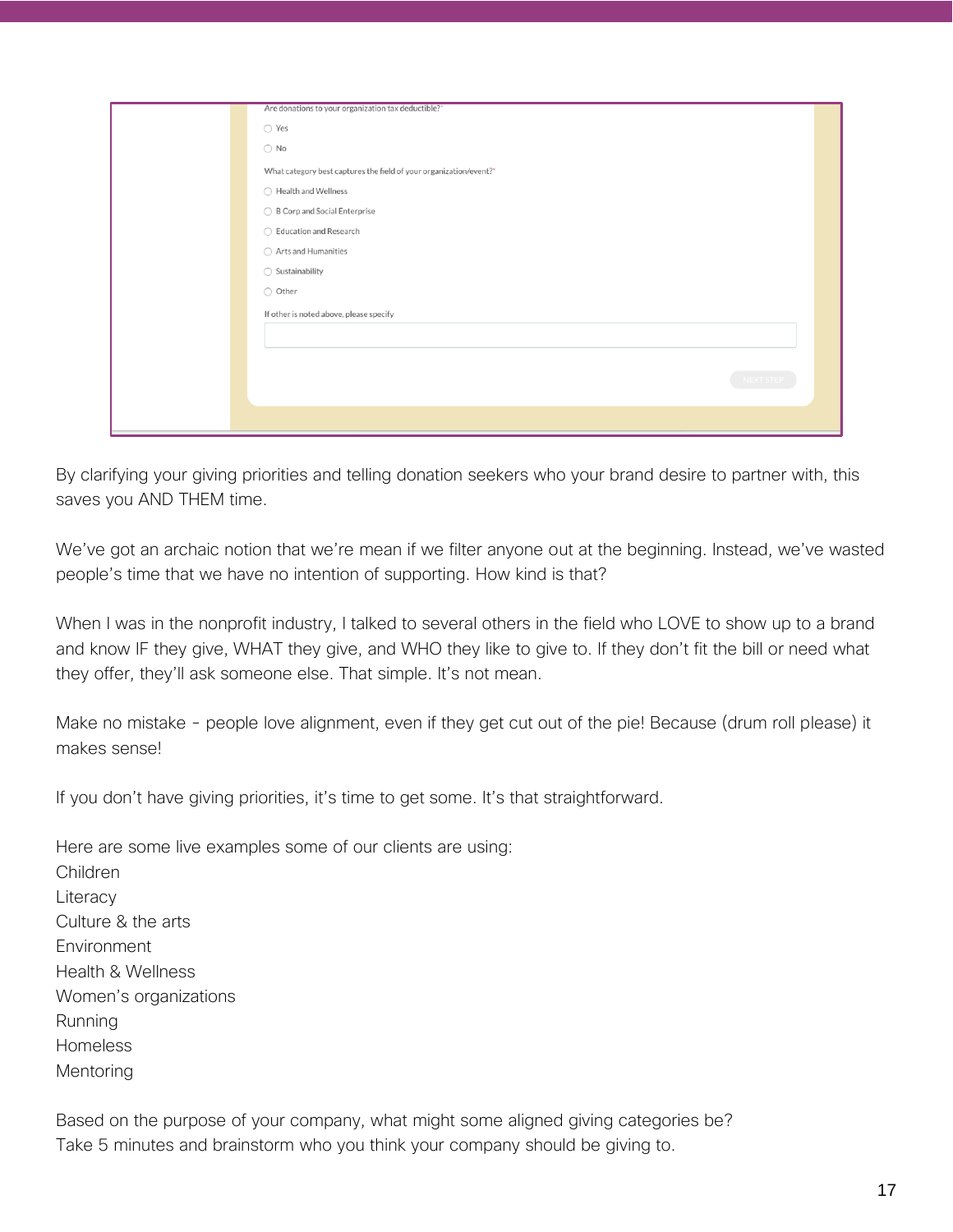#### Brainstorm a list of giving priorities here:

Next, set up a group meeting with others who you need buy-in from, or create a google doc where everyone can throw their best ideas in it. Put a deadline on the doc and make it in the next 48 hours. You need 2 minutes in a google doc from any relevant party on this. Then make some decisions. You don't need to trim your giving priorities back to three. You can have five, but you probably shouldn't have 10.

What did you decide are you top giving priorities:

\_\_\_\_\_\_\_\_\_\_\_\_\_\_\_\_\_\_\_\_\_\_\_\_\_\_\_\_\_\_\_\_\_\_\_\_\_\_\_\_ \_\_\_\_\_\_\_\_\_\_\_\_\_\_\_\_\_\_\_\_\_\_\_\_\_\_\_\_\_\_\_\_\_\_\_\_\_\_\_\_ \_\_\_\_\_\_\_\_\_\_\_\_\_\_\_\_\_\_\_\_\_\_\_\_\_\_\_\_\_\_\_\_\_\_\_\_\_\_\_ \_\_\_\_\_\_\_\_\_\_\_\_\_\_\_\_\_\_\_\_\_\_\_\_\_\_\_\_\_\_\_\_\_\_\_\_\_\_\_\_

\_\_\_\_\_\_\_\_\_\_\_\_\_\_\_\_\_\_\_\_\_\_\_\_\_\_\_\_\_\_\_\_\_\_\_\_\_\_\_\_

Okay, so now that you've got your giving priorities aligned, it's time to use them as a filter. Put these giving priorities on your website, on your hard copy donation request submission form, or the footer of your email. Put them anywhere and everywhere someone is trying to ask for something. It won't filter out everyone, but it's a grand start. If nothing else, you'll have good recourse to deny someone if your giving priorities are clearly detailed out to the public.

At this juncture I think it's important to spend time talking about philosophies of giving. I've heard a lot of stories and seen a lot of scenarios, and I believe that everything falls into one of the following three categories:

Giving to give Giving to get Giving that's mutually beneficial

Let's define each of these categories.

Giving to *give* looks like a lot of emails, asks, yeses, warm fuzzies, ad hoc and harried staff. Giving to give lacks intention, brand awareness and a focus on using donation as a powerful marketing strategy. I see a lot of this. There is a lot of heart used here.

Giving to *get* is when a company donates to a cause simply because of what they can get in return such as a promotion or brand awareness. Other than the fact they are donating products, they are self-focused. The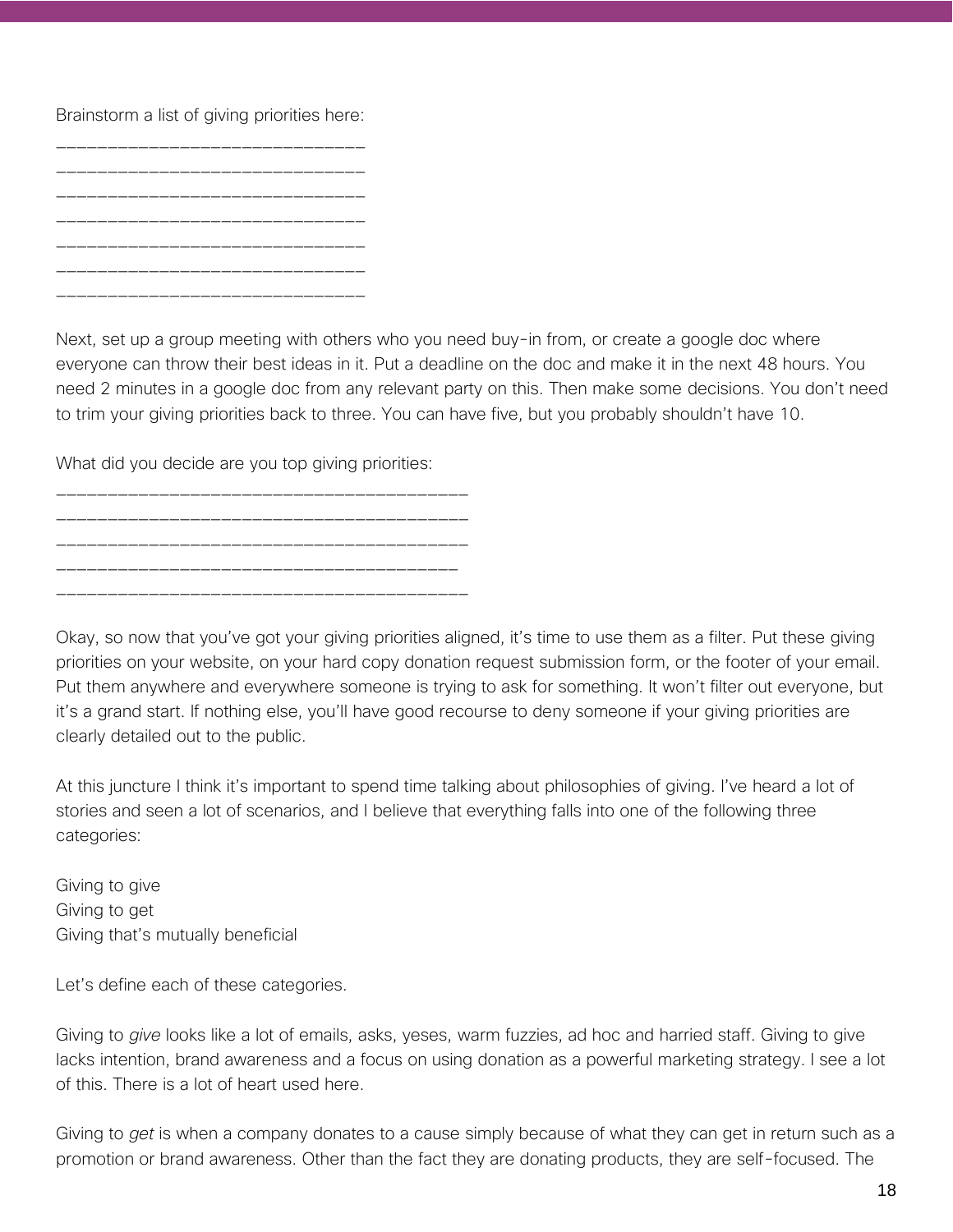outside looks good, and the head is used for strategizing the advantages for the company, but it lacks heart; therefore, it lacks authenticity. It's a hypocritical give.

Mutual beneficial giving, on the other hand, is profitable for both sides. It benefits the organization monetarily (or with product), and helps them to promote their event, raise funds, or provide a better attendee experience which reflects well on their brand.

For the company, the benefits are increased brand awareness and built-in audiences to sample and experience a product. Those benefits are unique to each entity.

Here's what's not unique to each entity, but could be shared in a great partnerships. This is a short list to get your wheels turning.

Cross promotion - Events, Panels, Recorded clips on social media Business referrals Share/expand audience Resource sharing - Co-sponsorships, Space Lend credibility **Collaboration** 

If we go back to our original definition of alignment, you will remember that it refers to a position of alliance, being a union of two organizations for mutual benefit.

Align with organizations that make sense to your brand and figure out how to partner in a way that provides mutual benefit.

Please know, as the company, you're going to need to lead this process. This is important to realize. It's not that an organization is unwilling, it's that they are less knowledgeable, less staffed, less tech savvy, less idea savvy in general. You'll have to brainstorm a little together to build rapport and understand an organization's true needs. Narrow down a few good things that would be mutually beneficial and write out an implementation plan. There's a bit of handholding that happens here, but don't get confused. It's not the organization digging their heels in, it's a lack of knowledge and business savvy. Use this as an opportunity to educate. It will benefit an organization tremendously in the long run.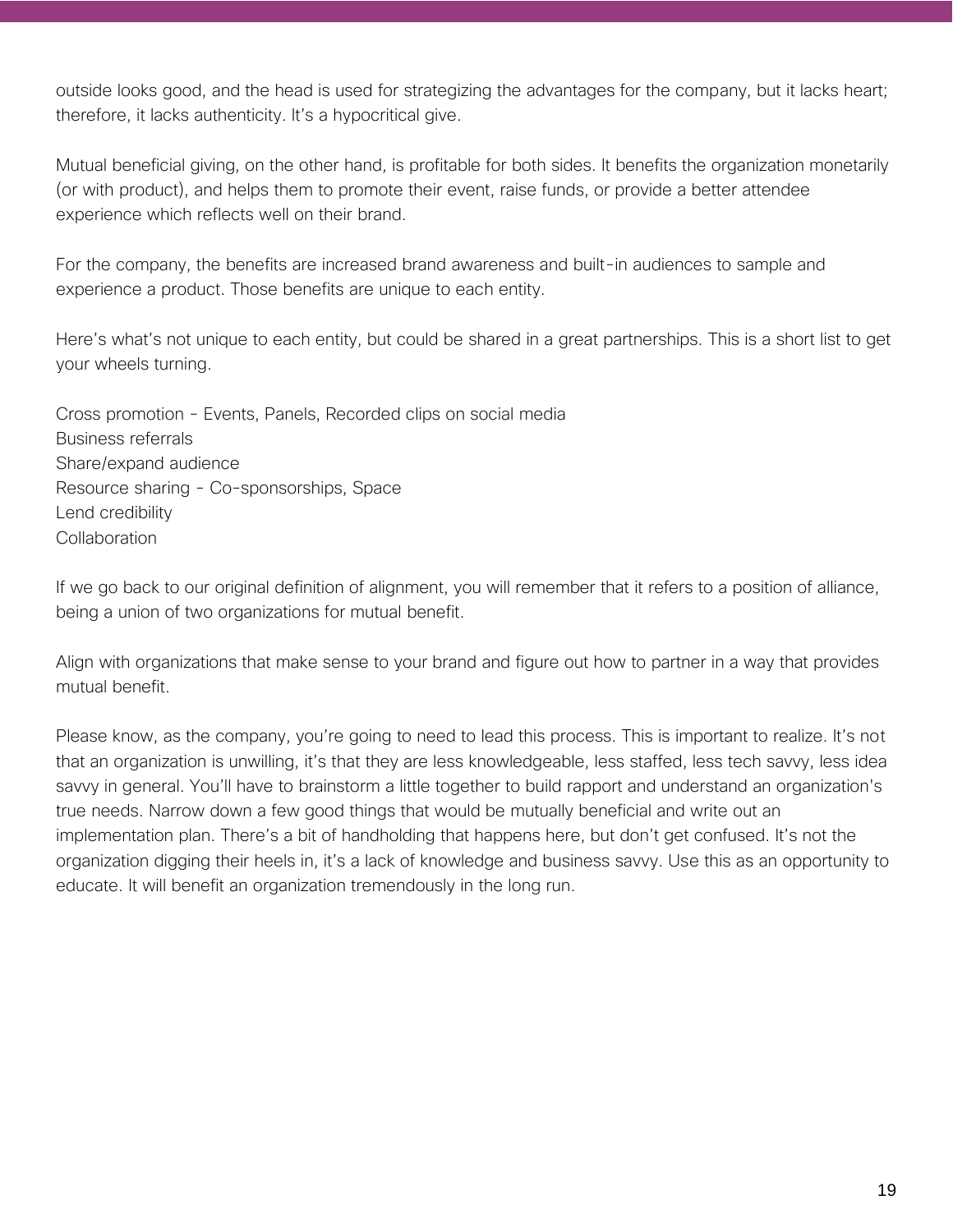## STRATEGIZE PARTNERSHIPS

My daughter is three and my nephew is four. While navigating play together one day, they both wanted to play Mama and baby cheetah (you know how those made up games go). The only issue was that they both wanted to be the baby cheetah. My nephew, having a bit of cognitive advantage on my daughter due to age, asked her if she wanted to be in charge. She, of course, stated that she did! "Mama cheetahs get to be in charge." Settled. My daughter has been mama cheetah ever since and my nephew has been the baby cheetah.

Although a story of kids playing, they figured out how to create a strategic partnership that got them both what they ultimately wanted.

That's exactly what we're looking to create in strategic partnerships. We want to align with organizations that resonate with our brand's purpose and once we've found those organizations, there's a lot more opportunity for partnering than just sending along a check or product.

The partnerships we're creating in our community should be full of great cross-promotional audiences and opportunities. Both the brand of the company and the brand of the organization should benefit from their respective audiences knowing the partnership is happening. What does that look like? Come up with your own ideas!

\_\_\_\_\_\_\_\_\_\_\_\_\_\_\_\_\_\_\_\_\_\_\_\_\_\_\_\_\_\_\_\_\_\_\_\_\_\_\_\_\_\_\_\_\_\_\_\_\_\_\_\_\_\_\_\_\_\_\_\_\_\_\_\_\_\_\_\_\_\_\_\_\_\_\_\_\_\_\_\_\_ \_\_\_\_\_\_\_\_\_\_\_\_\_\_\_\_\_\_\_\_\_\_\_\_\_\_\_\_\_\_\_\_\_\_\_\_\_\_\_\_\_\_\_\_\_\_\_\_\_\_\_\_\_\_\_\_\_\_\_\_\_\_\_\_\_\_\_\_\_\_\_\_\_\_\_\_\_\_\_\_\_

Write a list of your ideas here:

There are SO many partnership opportunities!

I believe there are heaps of benefits in creating strategic partnerships in your community, or at least with organizations that align with your brand and mission, whether they are in your backyard or not.

\_\_\_\_\_\_\_\_\_\_\_\_\_\_\_\_\_\_\_\_\_\_\_\_\_\_\_\_\_\_\_\_\_\_\_\_\_\_\_\_\_\_\_\_\_\_\_\_\_\_\_\_\_\_\_\_\_\_\_\_

What does partnering do for your brand? Strategic partnerships increase visibility. This is powerful. With one strategic partnership you can gain access to thousands more potential customers. Keep this in mind as we work through some of the rest of the outcomes for strategic partnerships.

Strategic partnerships strengthen each brand's value proposition. Not only are you standing on your position, but now you've got someone else standing strong on your position too. And visa versa. That's what partnering does. It's as if you're an air traffic controller waving all the traffic to look at that other brand and purpose - Buy in! Like them! Love them! They're great! We like them and trust them and you should too! And their air traffic controllers doing the same thing for you. Buy in! Like them! Love them! They're great! We like them and trust them and you should too!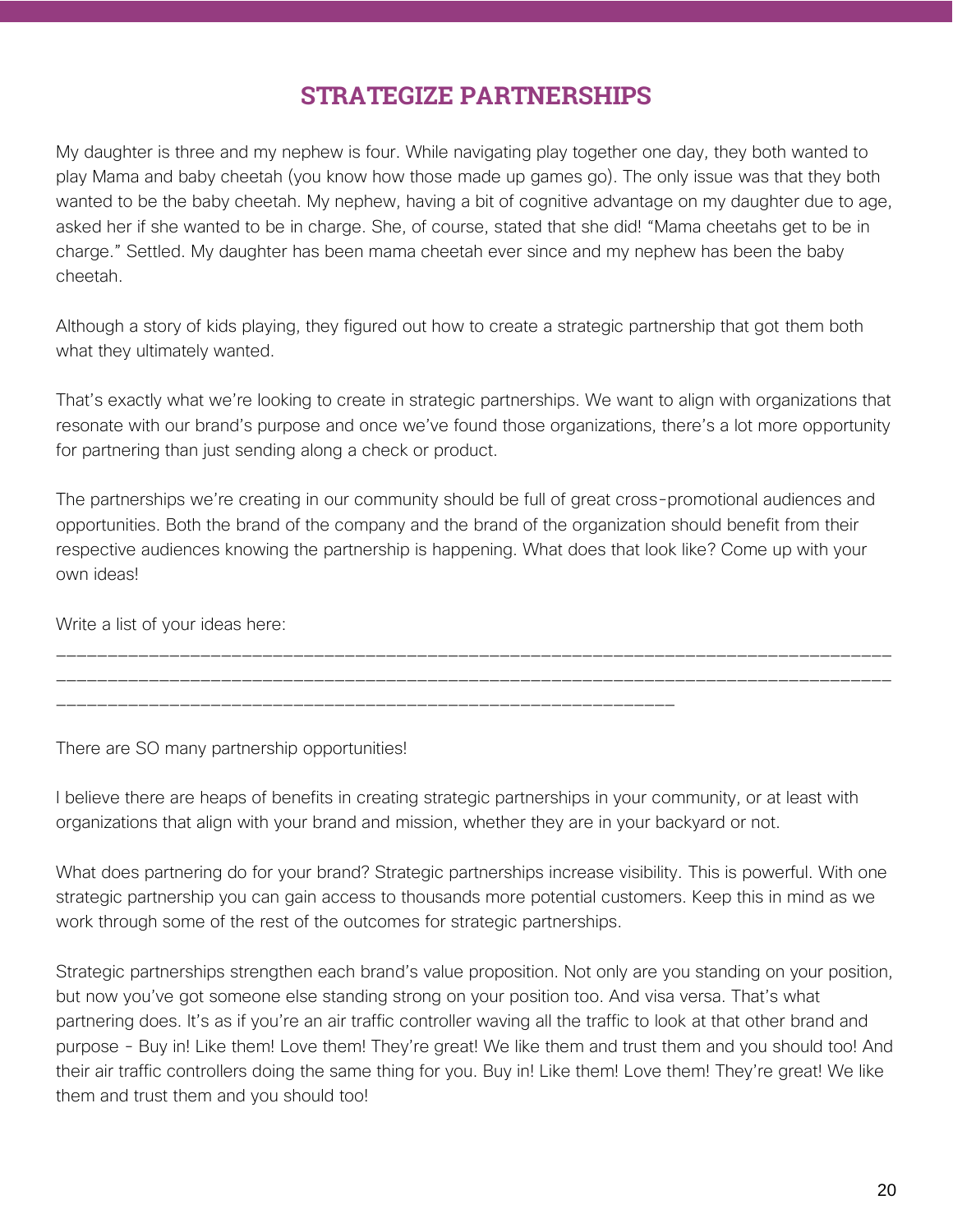Not only is someone pointing at you and giving the thumbs up (and you're doing the same in return), but strategic partnerships increase exposure to your respective values. They don't just talk about what you do, but about why you do it. And you do the same for the organization you're supporting.

If done well, strategic partnerships provide opportunities to create and offer 'exclusive' products for each other's respective audiences. There are countless opportunities here - and your customers will LOVE them!

Let's not forget the anticipated revenue boost that will come from the increase in visibility and props by another brand through a strategic partnership. The only limit to this is the limit to your creativity and implementation of strategic partnering. Employee engagement increases, company culture improves and more of the people that make your brand work get inspired!

I've only touched the tip of the iceberg on the potential for greatness from strategic partnerships, but my goal was more to get the wheels turning and inspire you to drum up your own goodness rather than spoon feeding you the exact right thing to do with an organization now that you know who aligns with your brand and who you should be partnering with.

If nothing else, have a brainstorming conversation with the organization you're supporting about wanting it to be mutually beneficial and see where it goes. Decide to take at least one point of action to support the other's brand and see how it goes. This is a great starting block.

Before we leave this conversation on strategic partnerships I think it's a good idea for you to get a head start. Take five minutes right now and have a personal brainstorm session. Based on the purpose of your company and the aligned giving categories, what might some strategic partnerships be in the community? Be specific! After you have a list of those brand strategic partnerships, write down a list of things that would help your brand if another organization/brand did them. Be specific with this too.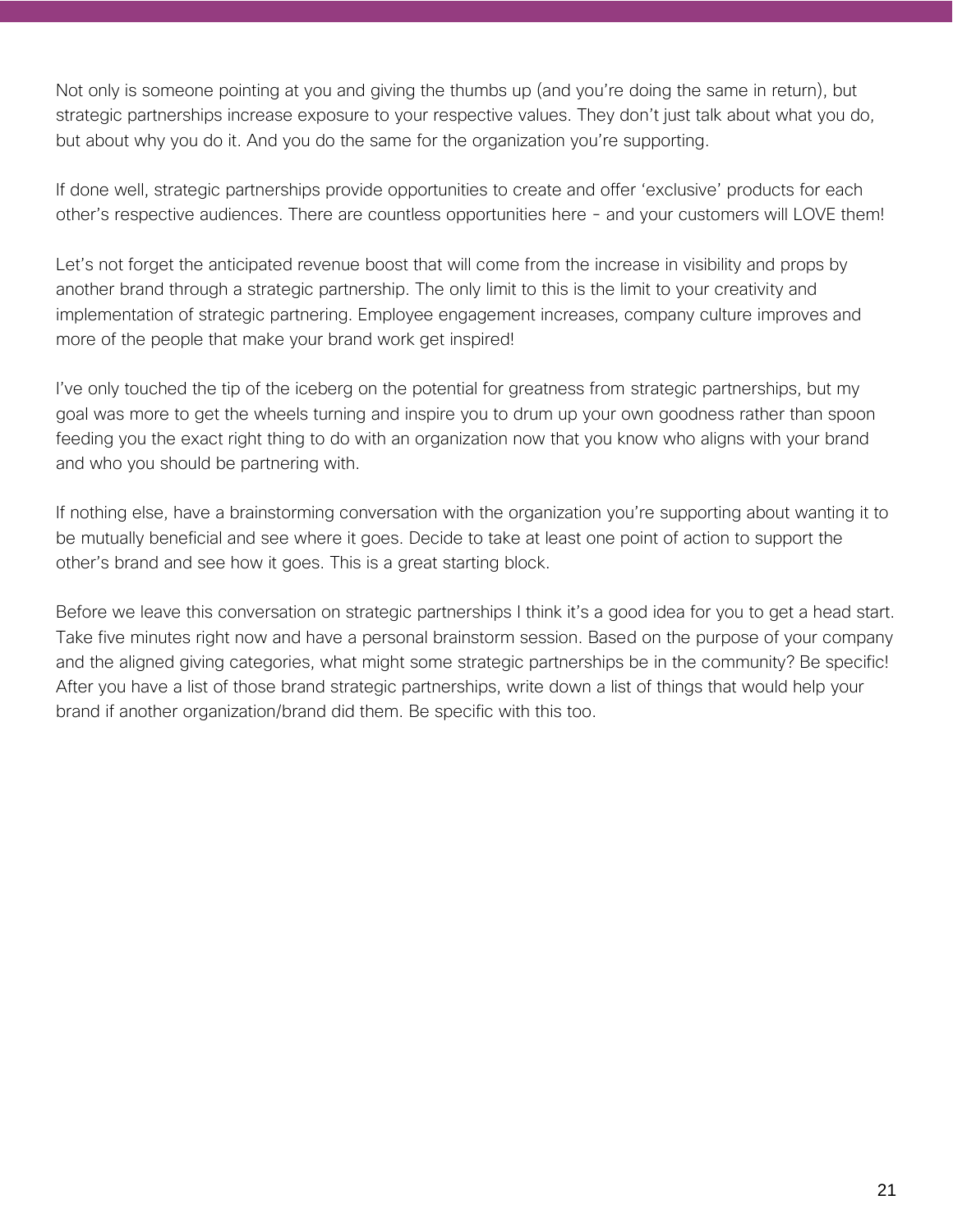## MAXIMIZING THE TRANSACTION

Have you seen the end of a toothpaste tube from someone who lived during the depression? It's flatter than a piece of paper. They have used every last ounce of toothpaste out of the tube. I'm quite sure the last squeeze looked more like a wrestling match to get every last bit out.

That's a great picture of maximizing a tube of toothpaste.

When it comes to maximizing partnerships, we don't want to go to such great lengths with our partnering organizations, but we should come a lot closer than we usually do. We leave so much on the table. And it's not just us - both parties, your company and the organization leave so much on the table.

The previous chapter talked about a strategic partnership. Once you figure out how to be strategic, there are multiple depths of executing a strategy that help you maximize it.

Let's get an example on the table.

You partner with a local grocery store to pick up their left over produce once a week. The partnership is a benefit to both parties. How could it be strategized better? Maybe the grocery store could share that they allow XYZ organization to pick up end of day donations on Thursdays and share some of the impact of that food donation. Is it in a newsletter or weekly shopper? What about putting it on a poster so that everyone who comes in the store starts off their shopping experience thinking of your generosity in the community? There are six other days to the week which means six other organizations could benefit from the same type of end of day donation and you wouldn't have to throw away any food at the end of the day in your store. You help the local community and the local community helps you. Great partnership!

There are always multiple layers to strategizing, and continuing a partnership gives you opportunity to rework ideas and take another stab at the PR and marketing aspects of it. THAT is what is usually not maximized.

Let me repeat that again because it's worth making a distinction. It's not that the partnership or generosity isn't maximized, it's the PR, social media, marketing and social impact conversations that aren't maximized around giving. There is a lot left on the table here.

You've done the hardest part of creating the partnerships and coordinating a donation - now tell the story of what's going on!

What keeps people from being able to talk about what's going on?

Quite simply, most companies don't collect enough information to be able to talk about their giving as a whole at the end of the year. That's one of the things I wanted Givily's software to solve. People have random info on spreadsheets and it tells them nothing. It's not a story and it's hardly aggregated data from what I've seen.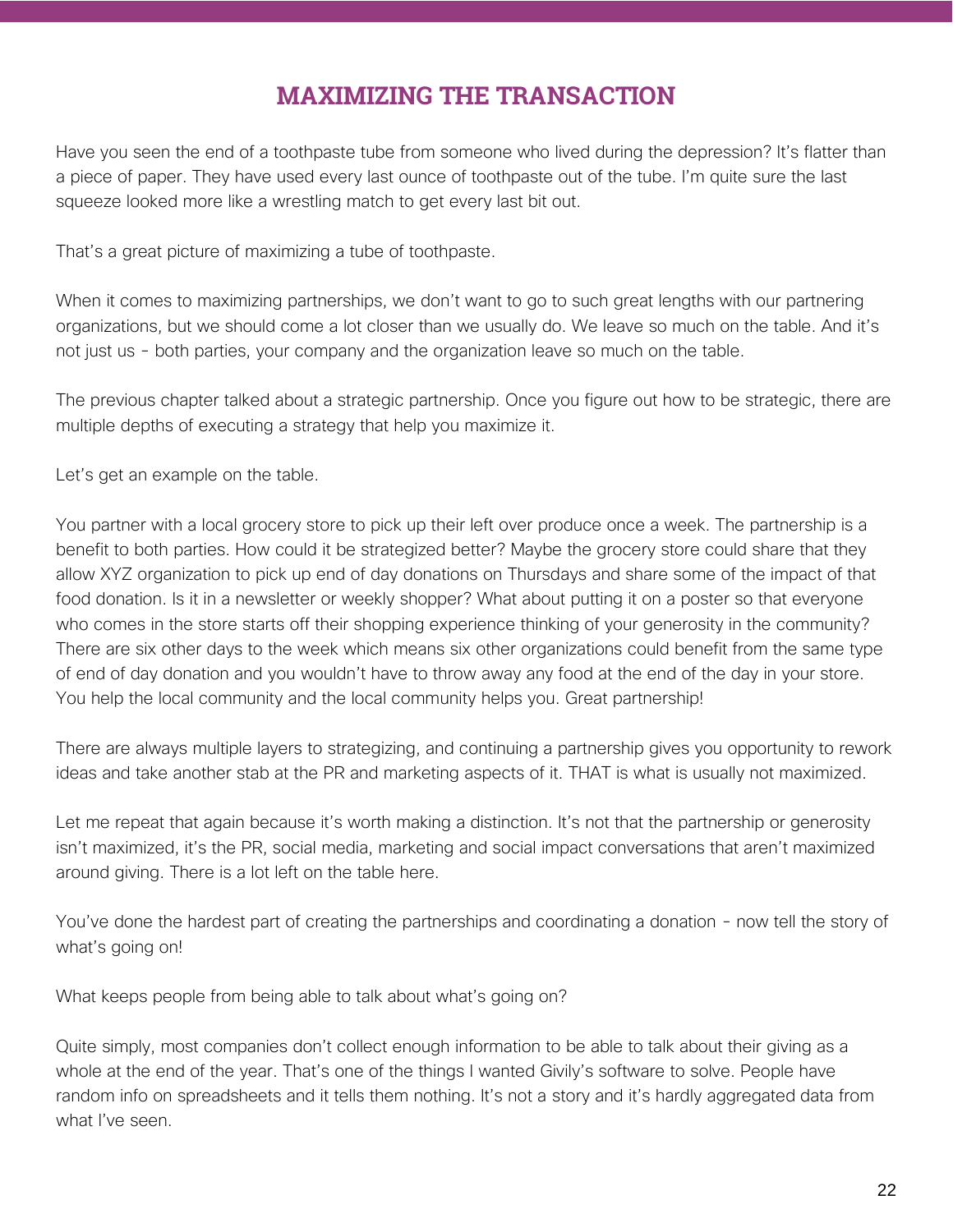Every request that comes in is a story.

Every request you grant is a story.

Every partnership you create is a story.

You need to collect enough data up front with organizations to be able to tell a story at the end in light of your brand. Ask enough questions.

One of the solutions to not collecting enough information to be able to talk about your giving in a way that will resonate with your customers is to collect more data at the front end. Ask heaps of questions of those requesting something from your brand. Ask who they are, what they want, why they want it, why they chose your brand, what they'll do if they are selected to receive a donation, etc.

Our customers use a thorough application form to gather information when someone is asking for a donation which allows them to see right away if it's an organization that aligns with their brand, and if it would be a beneficial partner. Once all these stories are compiled it's a great mosaic of PR stories.

For Givily users, these applications are channeled to a dashboard to easily see and decide whether it's something their company should/should not support.

It's not good enough to collect data, the data has to be looked at! Look at it!

Here are a handful of reasons data isn't looked at in a company:

- 1. It's not collected
- 2. It's not aggregated

3. The person managing the requests is a mid-level associate and is more focused on completing the work than analyzing the data for higher purposes.

4. Marketing hasn't realized/considered that heaps of customer data are being collected.

5. Marketing/Leadership doesn't know how this data could benefit their brand.

I've yet to talk to a company who was collecting all the information they should have been from the beginning. Because the data wasn't acquired, companies have nothing to aggregate and analyze.

So please, collect enough data, aggregate it, look at and analyze it. If that's not your specialty, give it to someone in marketing who geeks out and tell them you have a lot of it that they may find interesting.

Analyze the data. What do I mean by analyze the data? Find the story that's being told by the numbers.

Your giving tells a story of your priorities, brand focus and mission. It's the perfect outworking of what you're all about, or should be. They are organic stories to show how your brand lives outside a store or manufacturing facility.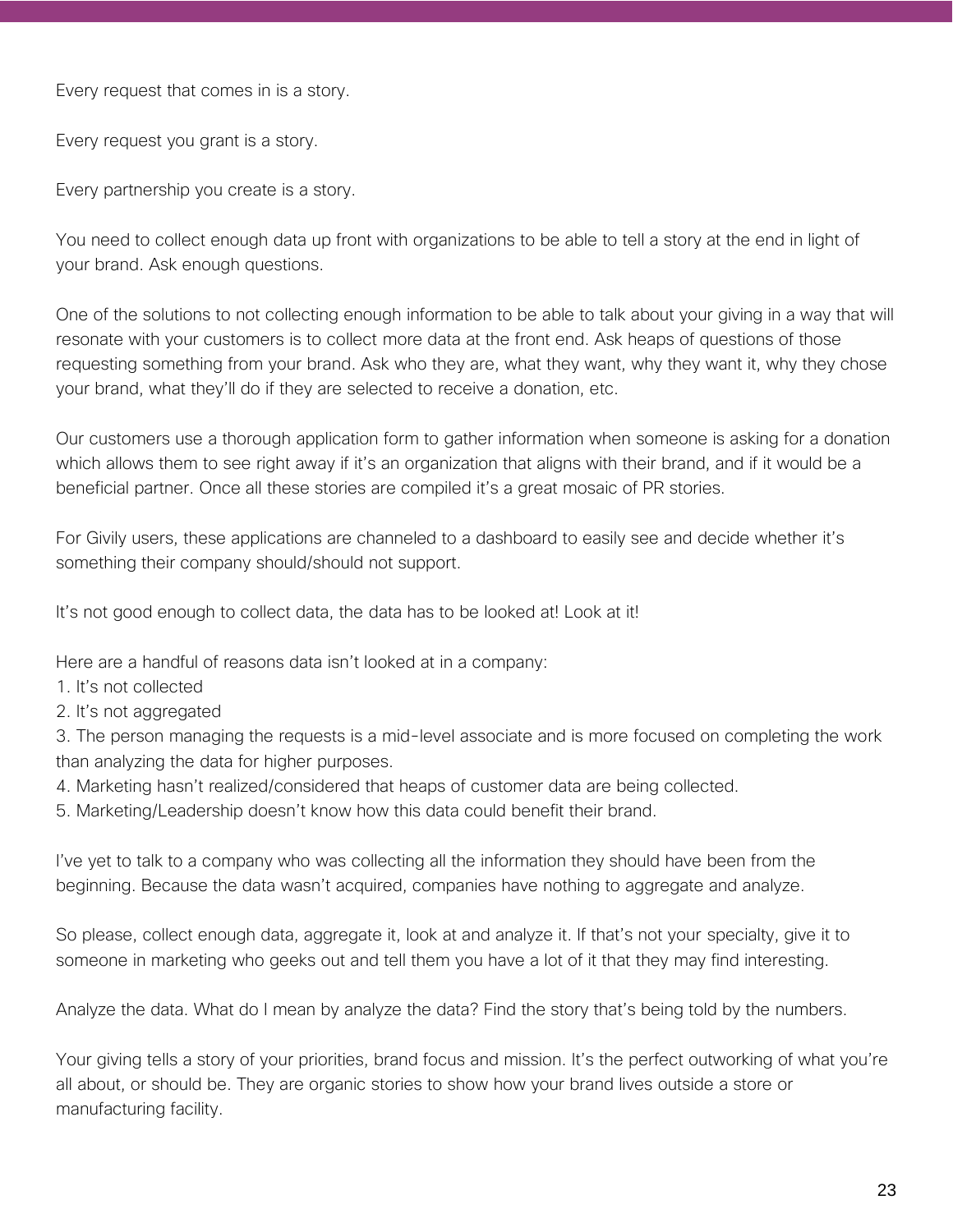If you leave the numbers alone and don't aggregate them you can't see the story. If you put the numbers together by category you'll start to see some interesting facts. Pair interesting facts together and you start to develop a story.

In the most mature and progressive organizations, marketing plans are intertwined with donation questions, data and decisions. They aren't separate from each other. They coincide.

Based on what marketing is trying to do, community relations might add questions to their charitable request form to gather data that would help marketing. With all the info that comes via a charitable request, it is aggregated so marketing can see if there's a market segment developing, or an area they can pursue for more market share.

Make the approval process efficient and effective. The transaction between company and organization has so many possible places to maximize. Making it more efficient to intake a request and look at it saves tons of time. (60% on average with Givily's system.)

Aggregating and analyzing the data has its own magic of maximizing. Another place I find tremendous inefficiency is in the approval process. Get ready for an ugly statistic.

It takes 4-7 emails minimum to iron out the request details for an approved donation. 4-7! We're talking 30+ minutes when you say yes. For those of you who have managed this process you know how time consuming it can be. It's not that the work is difficult or unenjoyable, it's just that it takes a lot of time, and typically it's not the only thing on your plate.

Givily's system uses templated approval emails with the ability to customize in order to significantly scale back the time in responding to requests.

Especially when you're sending a message of denial, you don't need a formal system to get your common response narrowed down and saved somewhere on your computer. Copy and paste this into each email when denying and you'll immediately experience a decrease in time spent. Please. Save HOURS by not writing each response individually.

Back to the approval emails. If you're not using a formal donation request management system, approval emails will still take a good bit of time. Still, there are ways to have a simple format/template saved that you use every time you are approving a request so that you're not rewriting an email several times a week.

If I were to summarize maximizing this transaction it would be:

Ask enough questions at the beginning Collect & aggregate the data Look at the data Find the story in your data Marry your marketing plans to your donation program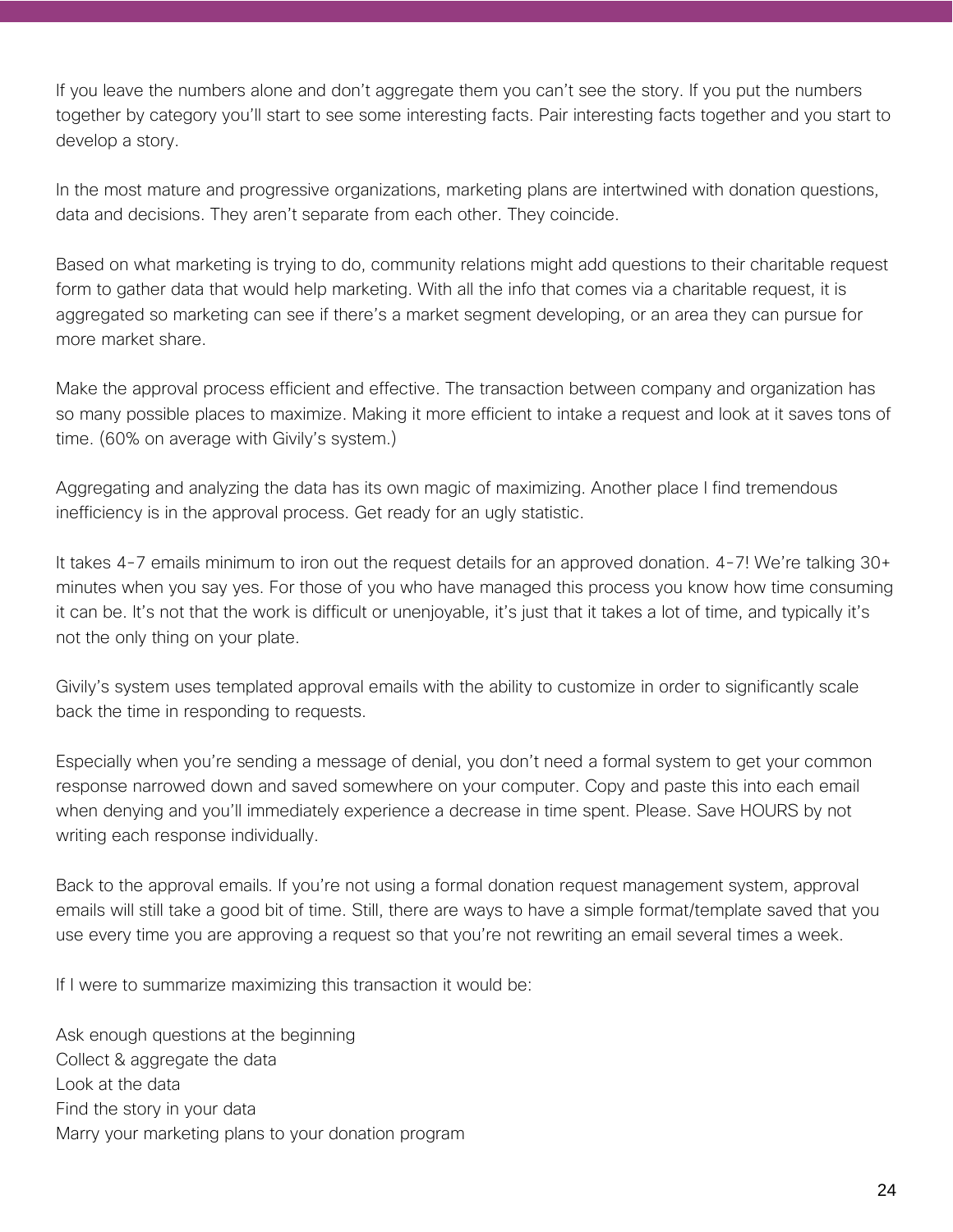It's time for a personal brainstorm on how to maximize this process. Get out a piece of paper. Draw out your current workflow. (I'll guide you below.)

What points of entry do you have for your donation requests? Where do they go at their initial entry point? Who reviews them? How do they review them? Who approves them? Who responds to the requestor? How is a request fulfilled? How are you tracking these details? Where are you reviewing your data? How are you making plans to intertwine your marketing and donation program?

You should end up with a lot of lines moving from left to right, maybe someone boxes.

Next, circle the area that needs the most improvement. (Some of you are contemplating how to circle the entire page.)

Spend the next few minutes drafting a list of changes to be made to this area. Once you have your list of changes, get busy about making improvements.

If you're looking at your current workflow and wondering what Givily might offer to you and your company, please don't hesitate to reach out. Send me an email at amy@givily.com. I look forward to hearing from you!

Best wishes as you seek to improve this corner of the world! Cheering you on all the way!

Cheers!

Amy Kauffman